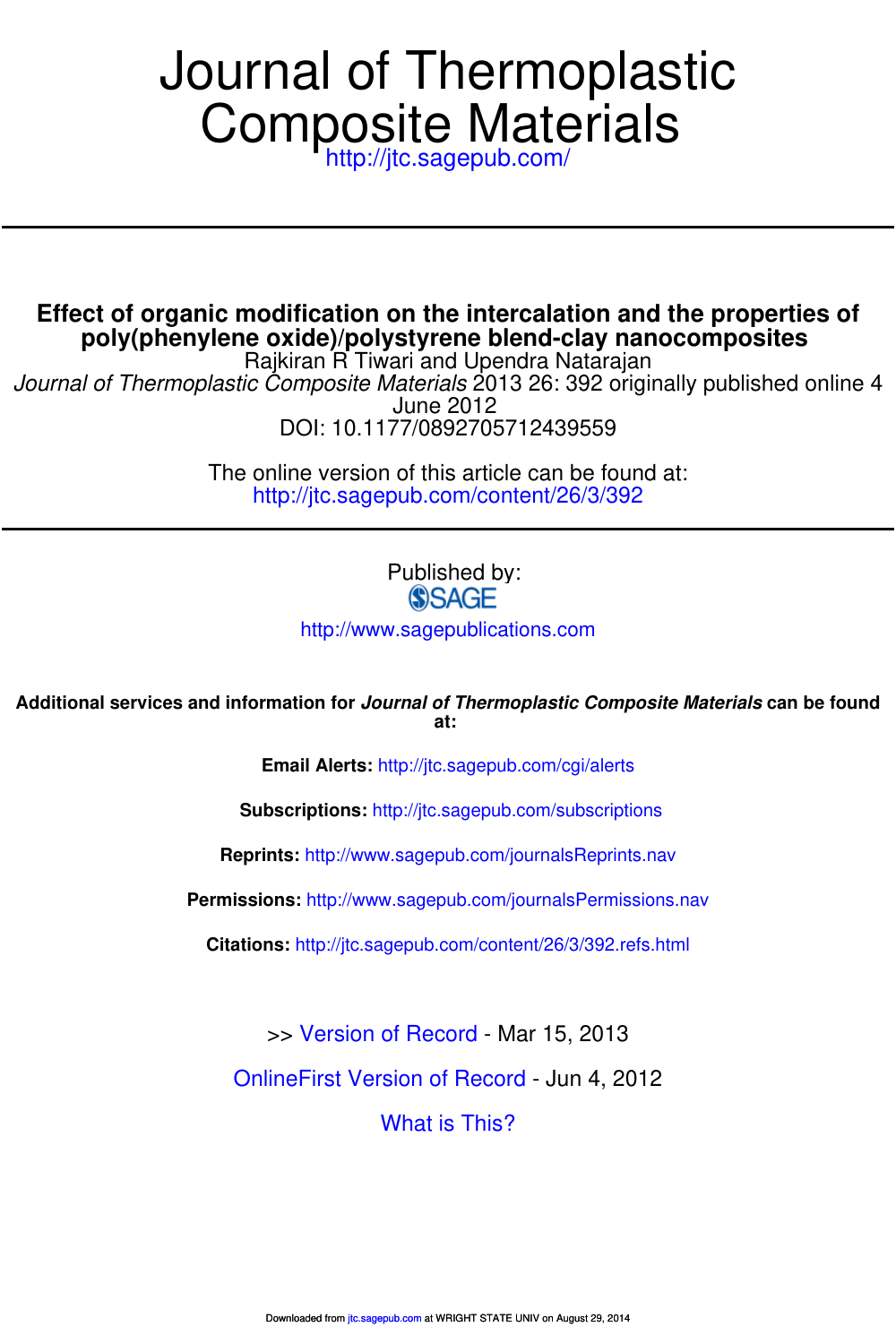#### Article



Journal of Thermoplastic Composite **Materials** 26(3) 392–415 © The Author(s) 2011 Reprints and permissions: sagepub.co.uk/journalsPermissions.nav DOI: 10.1177/0892705712439559 jtc.sagepub.com



# Effect of organic modification on the intercalation and the properties of poly(phenylene oxide)/ polystyrene blend-clay nanocomposites

Rajkiran R Tiwari<sup>1,2</sup> and Upendra Natarajan<sup>1,3</sup>

#### Abstract

Nanocomposites prepared by the dispersion of unmodified and organically modified montmorillonite (MMT) clay into poly(2,6-dimethyl phenylene oxide)/polystyrene miscible blend in the range of 2–10 wt% clay were investigated by wide-angle x-ray diffraction, transmission electron microscopy, differential scanning calorimetry, thermogravimetric analysis and tensile mechanical tests. The systems based on unmodified sodium MMT  $(Na^+MMT)$  as well as Cloisite 20A, Cloisite 30B and Cloisite 10A organically modified clays showed polymer intercalation. The glass transition temperature  $(\mathsf{\mathcal{T}}_{\mathsf{g}})$  value was not affected by the volume fraction of clay and chemical nature of the organoclay. The thermal degradation stability of nanocomposites is found to be only slightly better than that of the blend matrix. A percolation threshold of around 4 wt% organoclay loading is observed. An improvement of 35% relative to unfilled polymer blend matrix is observed for the modulus, for Cloisite 20A nanocomposite containing 2 wt% organoclay. The observed modulus improvement with significant retention of elongational tensile strength and tensile ductility in case of unmodified Na-MMT and Cloisite 30B nanocomposites appears promising. The modulus prediction using Halpin-Tsai model is found to

#### Corresponding author:

Upendra Natarajan, Division of Polymer Science and Engineering, National Chemical Laboratory, Homi Bhabha Road, Pashan, Pune 411008, India.

Email: unatarajan@iitm.ac.in; u.natarajan@ncl.res.in

<sup>&</sup>lt;sup>1</sup> Division of Polymer Science and Engineering, National Chemical Laboratory, Pune, India

 $2$  Deparment of Chemical Engineering, The University of Texas at Austin, Austin, TX, USA

 $3$  Department of Chemical Engineering, Indian Institute of Technology, (I.I.T.) Madras, Chennai, India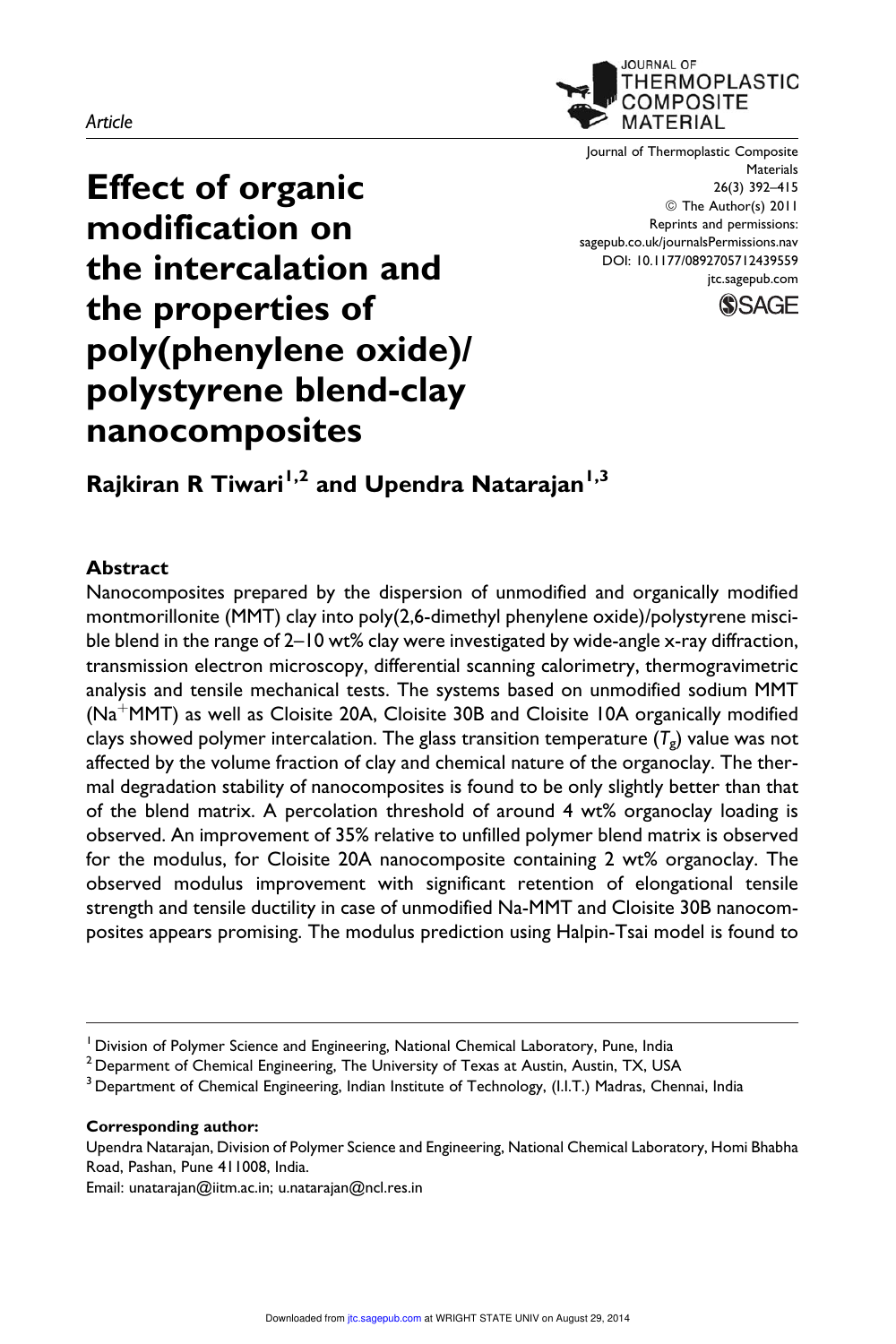be closer to the experimental data when MMT volume fraction rather than the organoclay volume fraction is used.

#### Keywords

Polymer–matrix composites, interface/interphase, nanostructures, mechanical properties, filler

# Introduction

In the past two decades, polymer–clay nanocomposites containing low-weight fraction of expandable layered silicates have gained importance due to the enhancements these materials show for bulk properties such as glass transition temperature  $(T<sub>g</sub>)$ , thermo-oxidative degradation stability, gas-permeation barrier and tensile mechanical modulus.<sup>1–6</sup> Sodium montmorillonite (Na-MMT) has been the most extensively used type of inorganic silicate (clay) for the investigation of the behavior of polymer nanocomposites. Typically, interfacial organic modification of MMT, using cation exchange as a viable route, is performed to render the highly polar MMT dispersible in most hydrophobic and relatively less polar polymers. The exchange of inorganic cations in the clay by organic onium ion surfactants (e.g. Quaternary ammonium type) can compatibilize the clay platelet surface with the relatively hydrophobic polymer matrix, thereby making a provision for the improvement in the wettability of clay layers with respect to the polymer matrix phase.

Intercalated and exfoliated nanocomposites show enhancement of polymer matrix properties.<sup>1,2,4,5</sup> Melt-processing or melt-mixing method is a viable and versatile method for nanocomposite preparation. The advantage of this method being the small preparation time and the formation of mostly intercalated and partially exfoliated nanocomposites without the requirement of solvent or other chemicals. The melt-mixing method to clay/silicate-based polymer nanocomposite has been used for a variety of engineering thermoplastics such as poly(methyl methacrylate) (PMMA),<sup>7</sup> polystyrene (PS),<sup>8,9</sup> nylon 6 and  $10$  polycarbonate.<sup>11</sup>

In the field of polymer–clay nanocomposites, relatively few studies exist especially pertaining to polymer–polymer blends.<sup>12–36</sup> The poly(ethylene oxide) (PEO)/polymethylmethacrylate (PMMA) organoclay nanocomposites prepared by the solvent casting have shown improved tensile mechanical modulus when compared with the polymer blend.<sup>12</sup> The study on the immiscible PMMA/PS blend system describes a partial level of compatibilization by organoclays as facilitated by a reduction in the size of the microdomains.<sup>15</sup> A substantial enhancement in the dispersion of organoclay in the polyvinylidene fluoride (PVDF) matrix was realized using PMMA as an interfacial agent at, as low as, 5 wt% in this miscible blend.<sup>15</sup> The dispersion of clay in this matrix resulted in an increase in shear viscosity and storage modulus. Melt-mixed PA6/PP nanocomposites prepared in the presence of maleic anhydride-g-polypropylene (MAH-g-PP) showed a significant level of property improvement due to a synergistic effect between the organoclay and MAH-g-PP.<sup>16</sup> In the immiscible poly(phenylene oxide) (PPO)/polyamide-6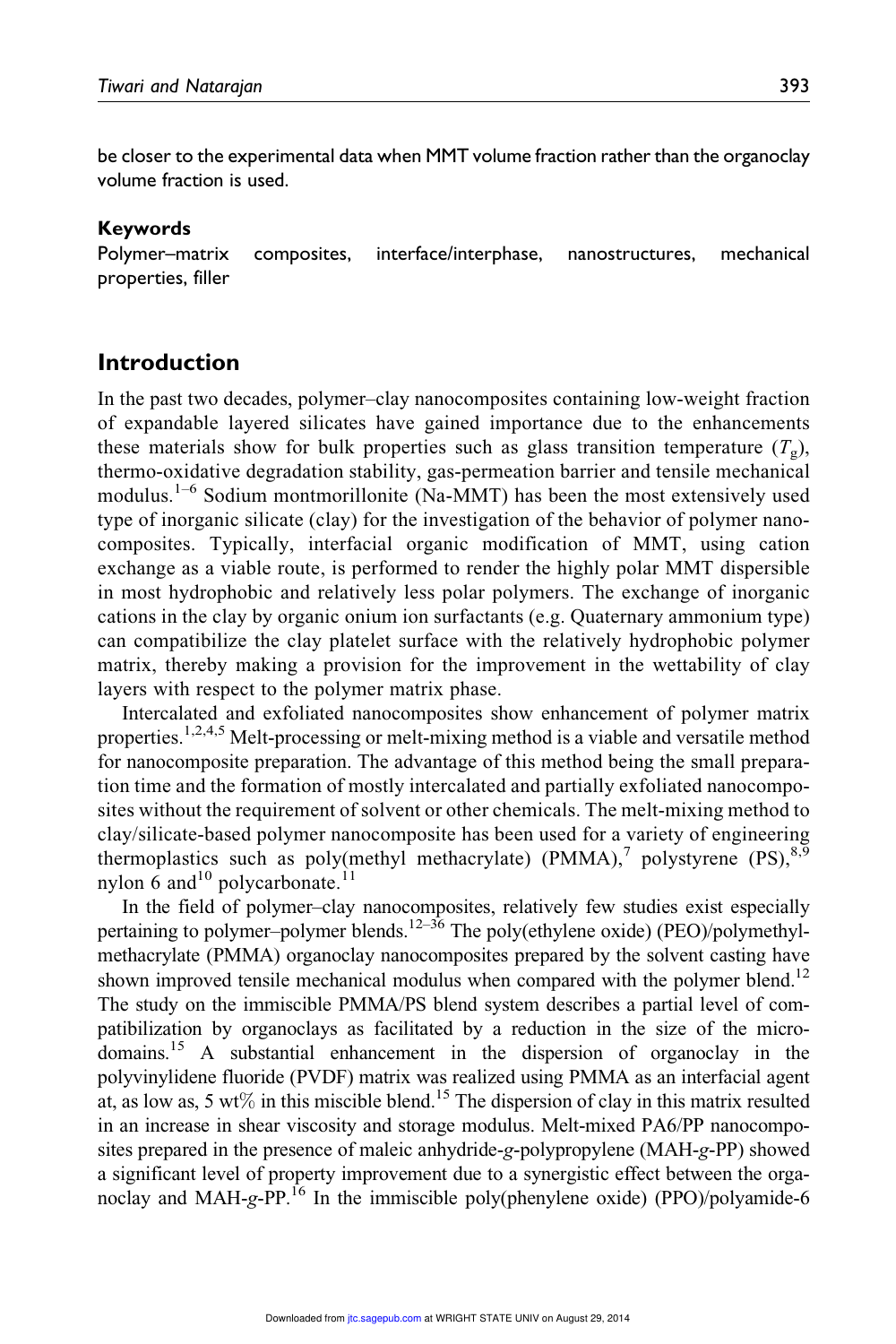(PA6) blend, the domain size of dispersed PPO phase was significantly reduced by the addition of organoclay, $2^0$  and the matrix-domain structure was found to be transformed into a co-continuous morphology at 5 wt% clay content. Studies on the effect of organoclay on PA6/PP and PA6/acrylonitrile-butadiene-styrene (ABS) blends (at fixed composition) showed improvement in the tensile properties till 4 wt% for exfoliated cases.<sup>21,22</sup> The extent of exfoliation and tensile properties were found to diminish at higher clay loading. A co-continuous morphology of melt-extruded PA6/ABS nanocomposites was observed.<sup>21</sup> The clays were found to be exfoliated in PA6 matrix due to their better affinity toward PA6 showing improvement in mechanical properties. The polarity of the organoclay has an important role in controlling dispersed polymer phase particle size in PVDF/nylon 6 (70/30 blend) nanocomposites.<sup>30</sup> It was found that the organoclay (Cloisite 30B) dispersed at the interface of the immiscible blend influenced the improvement in mechanical properties when compared with the system having Cloisite 20A organoclay. The decrease in the dispersed polymer particle size and the coalescence prevention of PVDF particles leads to the formation of stiff and tough blends.

Clay nanocomposites with miscible polymer blend, as compared to a single-polymer matrix phase, have not received significant attention so far in the literature.<sup>15,28,31,34</sup> Recently, a study of styrene-acrylonitrile (SAN)/PMMA blend nanocomposite showed that intercalated nanocomposites are formed with commercially available Cloisite 25A MMT clay and with pristine (unmodified) MMT.<sup>28</sup> An insignificant increase in  $T_{\rm g}$  (by 2–4°C; with unmodified MMT) and an inconsequential decrease in  $T_{\rm g}$  (  $\sim$  1–2°C) with Cloisite 25A and Cloisite 15A was observed due to the degradation of the organic modifier at the processing temperature 230°C. In case of solution-cast IBM4VP20/SMA29 organically modified benonite nanocomposites, the dispersion quality of organoclay showed improvement with increase in SMA29 content in the blend.<sup>34</sup> The temperature of degradation and the  $T_g$  of the blend nanocomposite was found to increase significantly in comparison with that of the matrix. This was rationalized to be due to the presence of attractive intermolecular interactions between the clay surface and the polymer chains.

It would be interesting to consider opportunities that miscible blends offer in terms of understanding the behavior of nanocomposites and toward the design of appropriate systems with tailored properties. Recently, clay nanocomposites of miscible blend PPO/PS prepared using Cloisite 10A organoclay having phenyl groups on the quaternary cationic surfactant modifier presented sufficient clay dispersion with an improved tensile modulus.<sup>31</sup> In case of PPO/PS blend, both the polymers PPO and PS are amorphous and molecularly miscible as observedin various characterization techniques such as optical microscopy, calorimetry and electron microscopy. $37-39$  The van der Waals and dipolar interactions between phenyl groups of PPO and PS give miscibility at the molecular level in this blend.<sup>40</sup> PS is brittle, while PPO is a ductile plastic. Hence, the blend exhibits a characteristic property from brittle material to ductile material and composition-dependent mechanical properties. PPO along with PS exhibits a broad range of outstanding properties for applications in computers and business equipment, in automotive industry, for electrical insulation, in telecommunications, electronics and many other industries. $41$  The mechanical strength, thermal stability and flame retardancy are desirable properties for machine and appliance housings.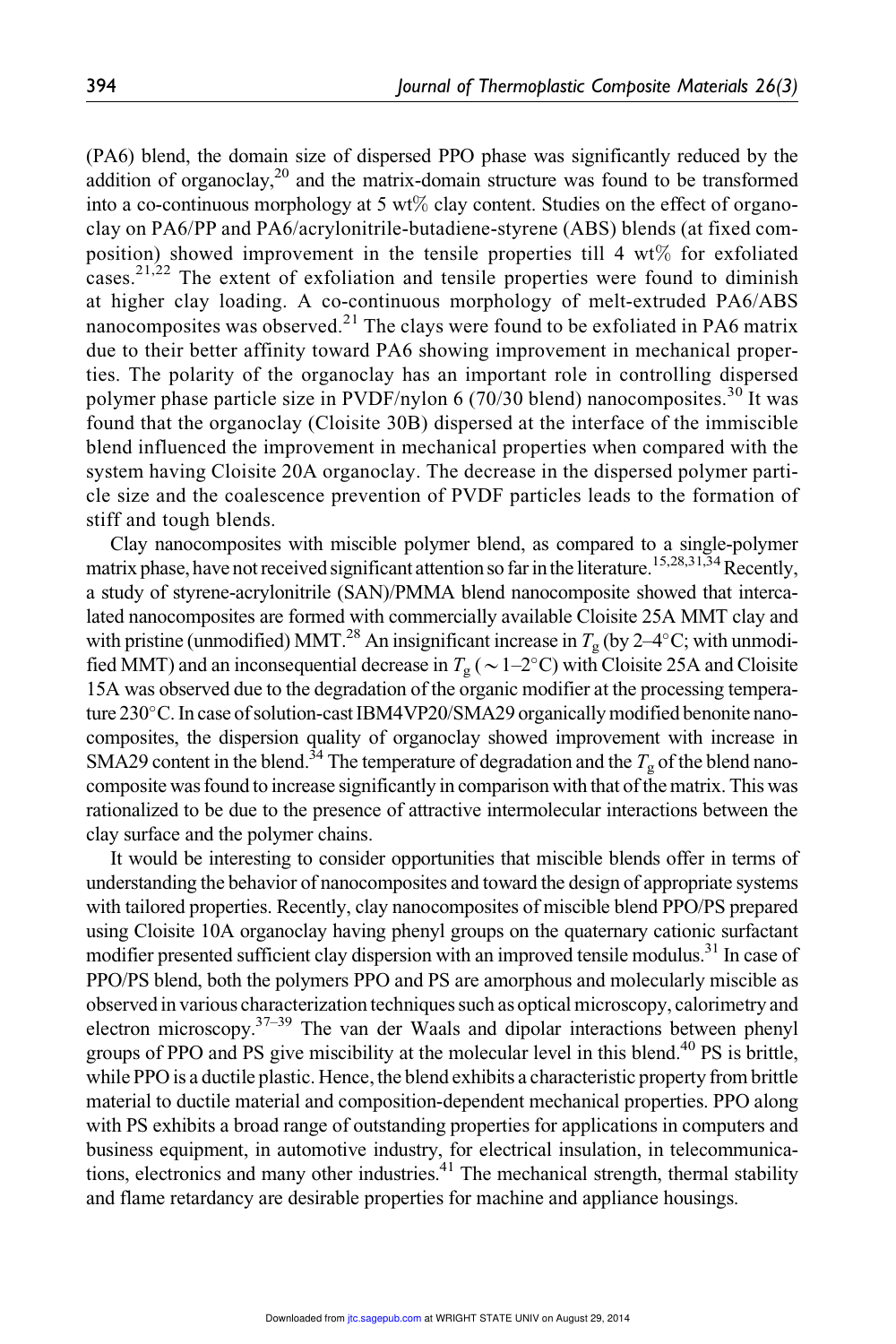The objective of the present study is to investigate the effect of organic modification versus unmodified MMT clay for nanocomposite formation, glass transition  $(T<sub>o</sub>)$ , thermal degradation behavior and tensile mechanical properties of PPO/PS nanocomposites. Commercially available Noryl sample system with a fixed PPS/PPO composition was chosen for this investigation. The influence of organic modification and the comparison of the performance of organically modified and unmodified MMT for this blend are not available in the literature. The nanocomposites were prepared using melt-processing method and characterized using wide-angle x-ray diffraction (WAXD), transmission electron microscopy (TEM), differential scanning calorimetry (DSC), thermogravimetric analysis (TGA) and mechanical tensile tests.<sup>7,31,42,43</sup> These properties were studied in 2–10 wt% range of either Na<sup>+</sup>MMT or the organically modified clays (in which case the MMT filler amount was different at the same organoclay loading across the different organoclays).

# Experimental

# **Materials**

Na-MMT and organically modified clays were supplied by Southern Clay Products Inc. (Gonzales, TX, USA) in powder form. Cloisite<sup>®</sup> Na (MMT), a natural Na-MMT with cation exchange capacity (CEC) 92.6 mequiv/100 g was used as is without further modification. The organically modified clays used included Cloisite 10A (C10A) having dimethyl benzyl hydrogenated tallow quaternary ammonium as an organic modifier with a CEC value of 125 meq/100 g, Cloisite 30B (C30B) having methyl tallow bis-2 hydroxyethyl quaternary ammonium with a CEC value of 90 meq/100 g and Cloisite 20A having dimethyl ditallow quaternary ammonium with a CEC value of 90 meq/ 100 g. Here, HT or MT refers to hydrogenated tallow or tallow as be the source; however, the aliphatic tail length is a mixture of C14, C16 and C18 (65% by mol.) consistently in all three types of modifier molecules. For upto a difference of  $\pm$  5 meq/100 g in the CEC value, the number of organic modifier cations per lattice unit cell of MMT clay would not differ by an integer, and therefore, the density of the modifiers on the ion-exchanged MMT surface of Cloisite 20A and Cloisite 30B or on the unmodified Cloisite Na-MMT would be the same. Cloisite 10A presents an overexchanged organoclay with the density of the modifier molecules being higher than that of the exchangeable  $Na<sup>+</sup>$  ions. Therefore, in this clay, there is propensity for the organic modifiers to diffuse out of the interlayer space into the polymer matrix and act as diluents in the course of nanocomposite preparation at temperatures used in this study. Given the much lower density of organic modifier compared with silicate MMT, the differences in the molecular weights and CEC across the systems would not present a significant difference in the weight fraction of silicate across these organoclays for a fixed value of the organoclay loading. Therefore, mechanical properties were assessed on the basis of actual organoclay loading instead of silicate (MMT clay) loading. The exception being Cloisite 10A systems, wherein the excess organic surfactant (given 125 meq/100 g overexchanged concentration compared with 90 meq/100 g CEC value of the original unmodified  $Na^+MMT$ ) would leach out of the interlayer spacing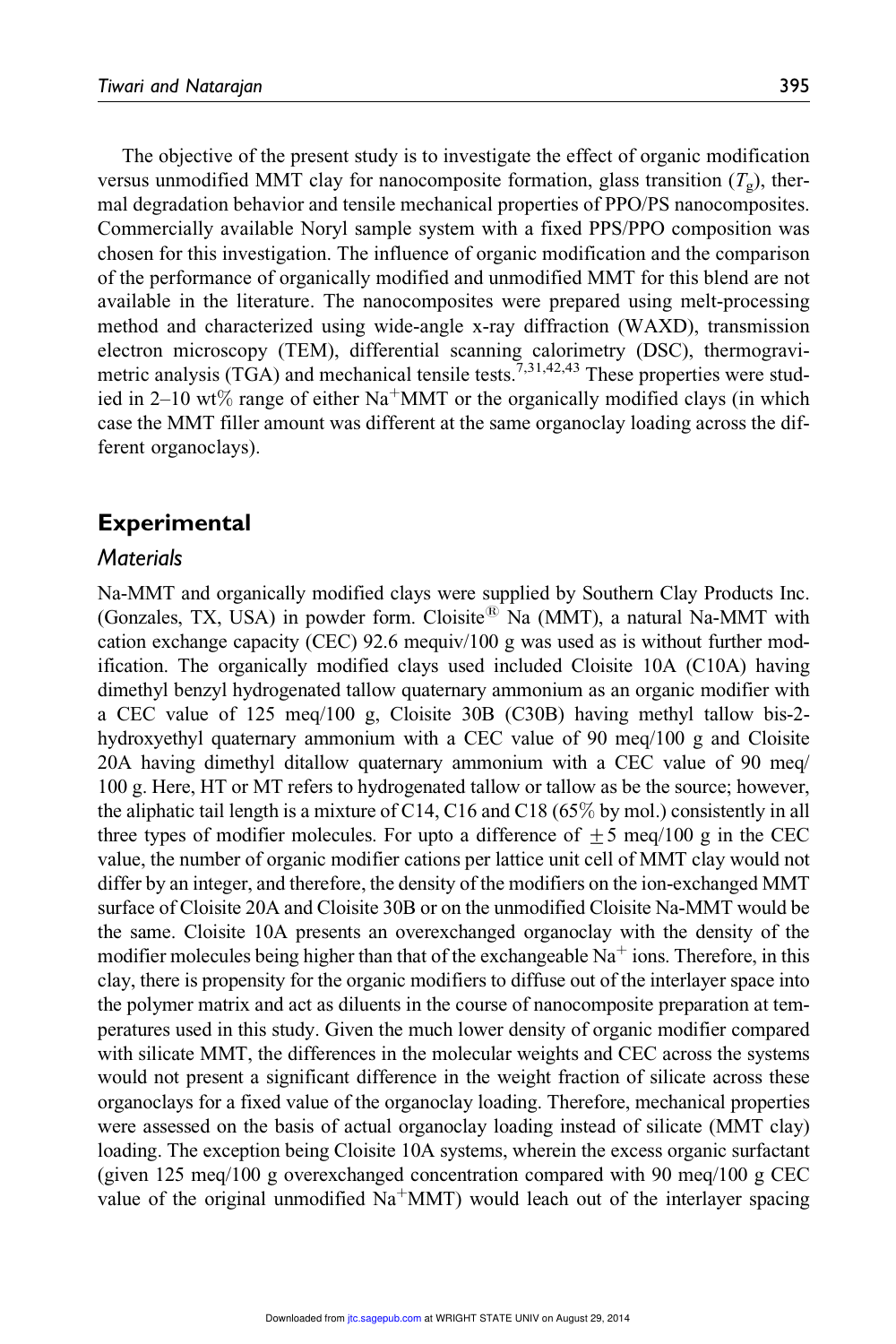during the processing of the hybrids and results in a reduction in the mechanical properties of the matrix phase of the nanocomposite (effectively, for the nanocomposite itself). The PPO/PS blend commercial sample grade Noryl 701 supplied by General Electric was obtained in the form of pellets and used as is without further modification.

#### Nanocomposite preparation

The blend samples and clays were dried at  $110^{\circ}$ C and  $80^{\circ}$ C, respectively, in an air circulatory oven for a time period of 8 h prior to mixing. The blend and required amount of organoclay (2, 4, 6, 8 and 10 wt%) were physically mixed in a glass beaker and further melt-blended in a Haake Rheocord<sup>®</sup> batch mixer (Waltham, MA, USA) (50 g scale) originally at 220°C, as test condition, which is a typical processing temperature for PPO/PS blend.<sup>31</sup> However, for the purpose of investigating a suitable lower processing temperature, in order to avoid degradation of organic modifier moieties, the samples were processed at  $180^{\circ}$ C successfully.<sup>31</sup> WAXD data for the organoclay systems in the present study as well as earlier study revealed the degradation of organic modifier at the higher processing temperature.<sup>31</sup> Therefore, lower processing temperature of 180°C was used for conducting the further study. The mixing speed and processing time were fixed at 60 r/min and 15 min, respectively, as these conditions are optimized from earlier studies on PMMA and PS nanocomposites processed in the range of  $20-75$  r/min.<sup>7,31,42,43</sup> The  $d_{001}$  spacing of the clay layers in the nanocomposites were found to be constant beyond 15 min of mixing time. The maximum change  $\Delta d_{001}$  spacing was observed for the hybrids prepared at 60 r/min.<sup>31</sup> The approximate composition of the blend was determined using Flory-Fox equation and the measured  $T_g$  value.<sup>37</sup>

### Characterization

Wide angle x-ray diffraction. The intercalation of PPO/PS molecularly compatible (miscible) blend in between the clay layers was confirmed using WAXD. The WAXD patterns were recorded on a Rigaku (Japan) diffractometer with CuK $\alpha$ radiation (wavelength  $\lambda = 1.5418 \text{ Å}$ ) at 40 kV and 100 mA. The experiments were performed on compression-molded films in a scan range of  $2\theta = 2^{\circ} - 14^{\circ}$  with a step size of 0.05 and scan speed of 2° per min. The scan speed range of  $0.5^{\circ}$ – $5^{\circ}$  per min for nanocomposites has been typically used in literature.<sup>44,45</sup> The selected scan speed of 2° per min is found to be sufficient to cover all data points. Too low a scan rate consumes unnecessary time, while too high a rate increases noise in the curve without improving the feature derivation in keeping with requirements posed by these intercalated samples.

Transmission electron microscopy. Ultrathin sections of approximately 50–70 nm were cut with a diamond knife at room temperature with a Leica Ultracut  $UCT^{18}$  microtome (Vienna, Austria). Sections were collected on 300 mesh carbon-coated copper grids and dried on filter paper overnight. TEM imaging was performed using a JEOL 1200EX electron microscope (Tokyo, Japan) operating at an accelerated voltage of 80 kV. Images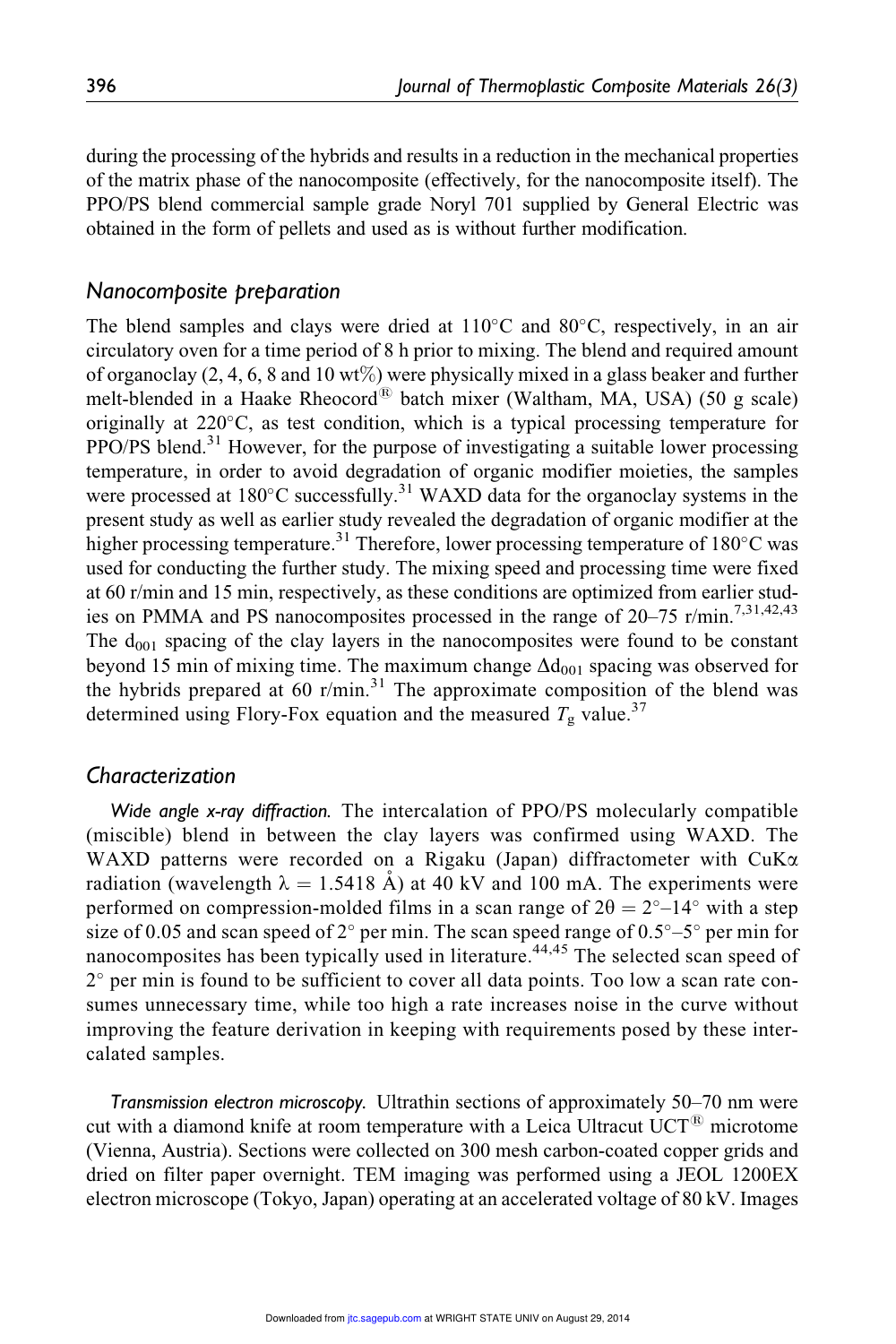were captured using charged couple detector camera and images were viewed using Gatan $\overline{B}$  digital micrograph software. The procedures followed were per the standard ones in the literature, which are similar to earlier investigations.  $31,42,43$ 

Thermal characterization.  $T_{\rm g}$  measurements were performed using Perkin Elmer DSC-7 (Waltham, MA, USA) differential scanning calorimeter per the standard procedure used earlier.<sup>7,31,42,43</sup> Calibration was done using indium and sapphire as standards and nitrogen flow through the DSC cell was maintained at 20 mL/min. The furnace was heated till 600°C and kept for 10 min to remove impurities. Heat-quench cycles were in the range of  $50-170^{\circ}$ C. Samples of  $5-10$  mg were measured in an aluminum pan (40  $\mu$ L capacity). Quench rate of  $50^{\circ}$ C/min was used in the cooling part of the cycle. The data obtained from the second heating scan was used to determine the  $T_g$  value.<sup>7,31</sup>

The onset of degradation as the temperature at 1 wt% loss  $(T_1)$ , at 5% weight loss  $(T_5)$  and at maximum degradation rate  $(T_{\text{max}})$  was determined using Perkin Elmer TGA-7 (Waltham, MA, USA) instrument per the earlier procedures.<sup>7,31</sup> Samples of 5– 10 mg were heated from 50°C to 700°C at 10°C/min under nitrogen atmosphere. Nitrogen flow rate was fixed at 20 mL/min. A heating rate of  $10^{\circ}$ C/min was selected to maintain accuracy of data and to get smooth TGA curves.<sup>46</sup> The  $T_{\text{max}}$  value, determined from the peak position of DTG curve, was obtained from the TGA curve using Pyris $^{(8)}$  software (Shelton, CT, USA) interfaced with the equipment. Experiments were performed on three samples for each system.

Mechanical characterization and testing. Tensile properties of the nanocomposites were determined using rectangular strips prepared by compression molding, per procedure used earlier.<sup>31</sup> The PPO/PS nanocomposites could not be injection molded using known conditions for typical thermoplastics and this blend, due to their significantly high melt viscosity. Hence, rectangular strips were cut from the compression molded nanocomposite sheet. Films were prepared by compression at 185°C for 5 min using electrically heated Carver<sup>®</sup> press, and the hot plates were cooled using water circulation. The dimensions of the strips were  $150 \times 12 \times 0.8$  mm<sup>3</sup>. Compression molding parameters were optimized to get uniform sheets without any defects. The rectangular strips were obtained from the compression molded sheet using metal sheet cutter machine, and samples with smooth edges and without defects were selected for test.

The standard ASTM D882 test method typically used for thin plastic sheets with the thickness of <1 mm was used. The width/thickness ratio in this test method should be at least 8 and is  $\sim$  15 in the present cases. The Young's modulus, the break stress (tensile strength at break) and the break strain  $(\%)$  were determined using INSTRON<sup>®</sup> 4204 universal testing machine (Norwood, MA, USA) with 1 kN load cell. Grip separation was used as the means by which the strain was measured. The initial grip distance was 120 mm and the crosshead speed was maintained at 5 mm/min. All tests were performed at room temperature and 50% relative humidity. The data reported in all the cases for all the samples are the average of 10 independent measurements with standard deviations. Proper care was taken in selecting samples for the test, as in some cases, especially for Cloisite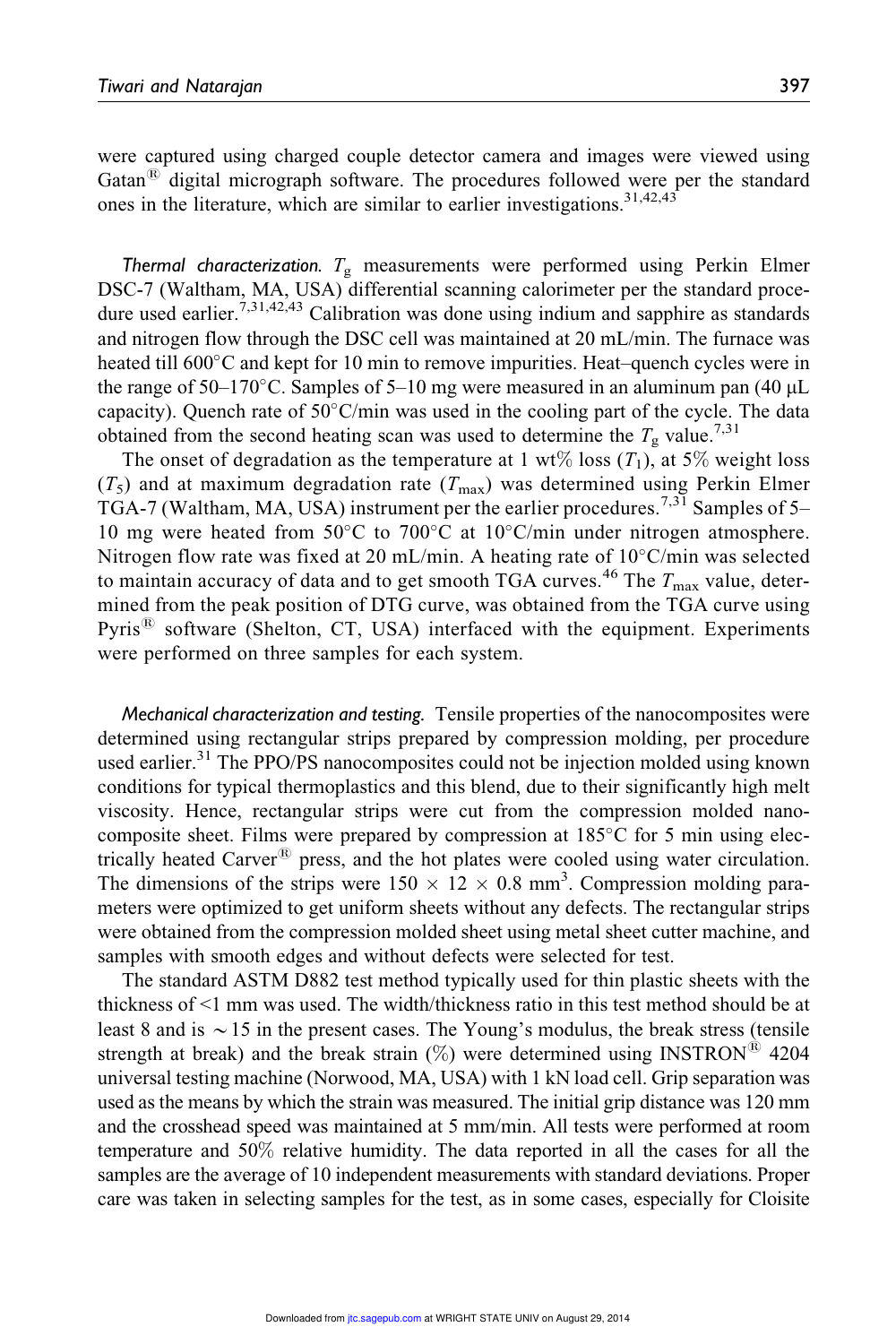|                         | Clay loading (wt%) |     |              |                 |                 |  |
|-------------------------|--------------------|-----|--------------|-----------------|-----------------|--|
| System                  |                    | 4   | 6            | 8               | 10              |  |
| PPO/PS-Na-MMT d001 (nm) | 1.5                | 1.4 | 1.5          | 1.5             | 1.5             |  |
| $\Delta d^a$ (nm)       | 0.2                | 0.2 | 0.2          | 0.2             | 0.2             |  |
| PPO/PS-C10A d001 (nm)   | 2.9                | 3.1 | 3.0          | 2.9             | 3.0             |  |
| $\Delta d$ (nm)         | 0.9                | 1.2 | $\mathsf{L}$ | 0.9             | $\mathsf{L}$    |  |
| PPO/PS-C30B d001 (nm)   | 3.2                | 3.4 | 3.2          | 3.3             | 3.3             |  |
| $\Delta d$ (nm)         | 1.3                | 1.5 | 1.3          | $\mathsf{I}$ .4 | $\mathsf{I}$ .4 |  |
| PPO/PS-C20A d001 (nm)   | 3.1                | 3.4 | 3.0          | 3.3             | 3.0             |  |
| $\Delta d$ (nm)         | 0.6                | 0.9 | 0.5          | 0.8             | 0.5             |  |

Table 1. d-Spacing values (nm) for PPO/PS blend nanocomposite samples processed and prepared at  $180^{\circ}$ C.

PPO: poly(phenylene oxide); PS: polystyrene.

 $a \Delta d$  (nm) = difference between basal spacing of composites and clay.

10A-based systems, samples had to be prepared at least twice in order to obtain visually clear and macroscopically homogeneous molded sheet.

# Results and discussion

#### Nanocomposite structure

The hybrids prepared at 220°C (the usual processing temperature for PPO/PS blend) clearly showed degradation of the organic modifier, similar to the observation made in the earlier study.<sup>31</sup> Under these mixing conditions, the depreciation (reduction) in the  $d_{001}$  spacing (data not shown specifically here) for different chemical systems was in the range of 0.3–0.5 nm over 2–8 wt% organoclay loading. By lowering the processing temperature to 180°C, the melt was easily formed within few minutes at 60 rpm, followed by a mixing time of 10 min. WAXD results  $(d_{001})$  for PPO/PS composites processed at 180°C are given in Table 1. The lower processing temperature results in intercalated nanocomposites without the degradation of the organic modifiers. This was confirmed by weight measurements via TGA (Table 2).

As seen in Figure 1 for unmodified Na-MMT-based hybrids, the nanocomposites reach the peak at 1.5 nm when compared with 0.9 nm for dehydrated  $\text{Na}^+\text{MMT}$  and 1.3 nm for hydrated-Na<sup>+</sup>MMT. This shows polymer intercalation between the silicate layers. It can be inferred that PPO chains have intercalated into  $Na<sup>+</sup>MMT$  layers. It is known that PS does not intercalate into unmodified Na-MMT, while alkyl ammonium quaternary ion–modified MMT does promote intercalation.<sup>8,47</sup> This was also observed by our independent experiments on the PS-MMT system not reported here.

As shown in Figure 2 for Cloisite 30B-based nanocomposites, the shifts of the x-ray diffraction (XRD) peaks toward lower  $2\theta$  values confirm polymer intercalation. The nanocomposite peaks are relatively broader at  $2 \text{ wt\%}$  clay loading. This shows better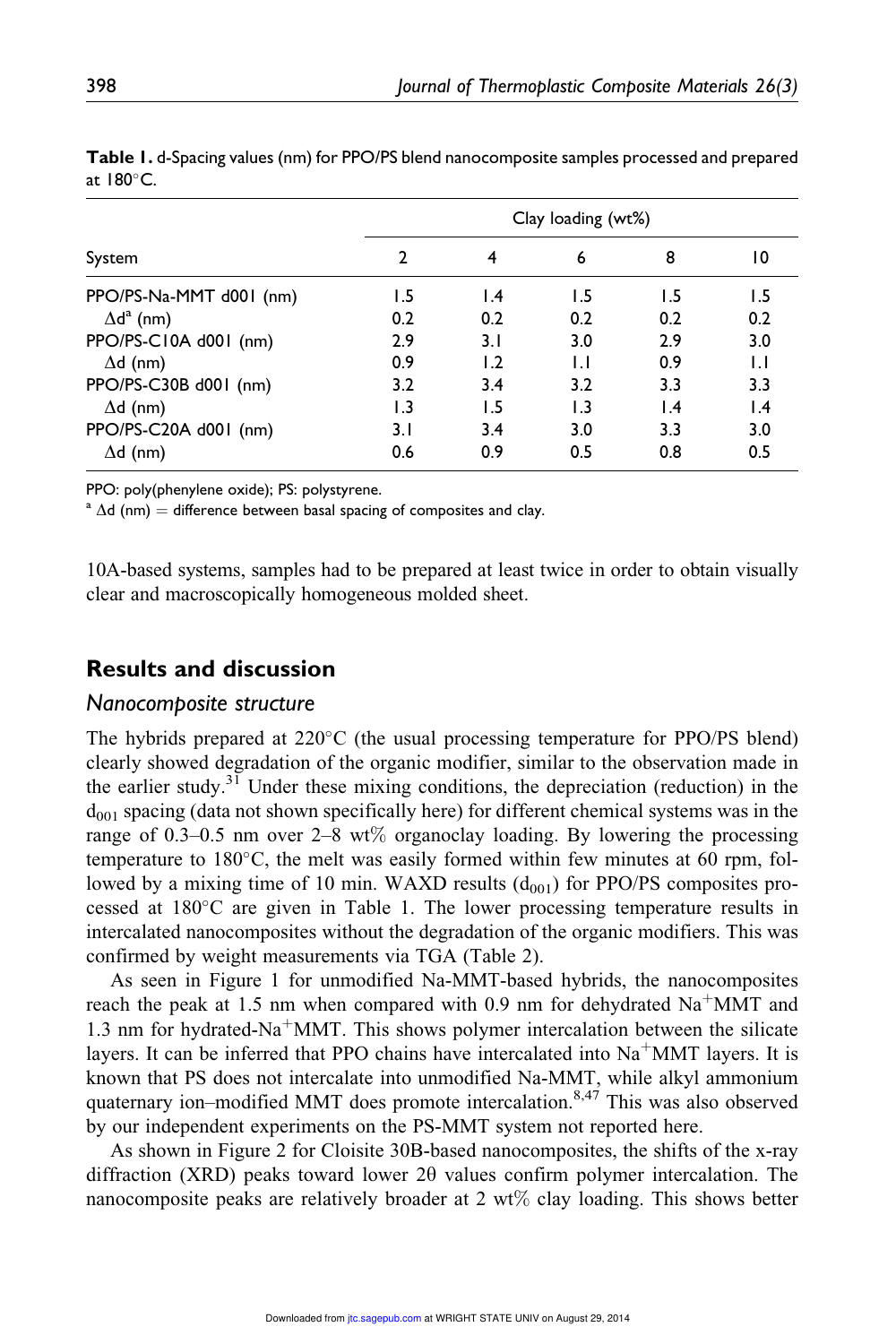|             |                |           | Temperature <sup>a</sup> ( $^{\circ}$ C) |               |  |
|-------------|----------------|-----------|------------------------------------------|---------------|--|
| System      | Clay(wt%)      | $T_{1\%}$ | $T_{5\%}$                                | $T_{\rm max}$ |  |
| PPO/PS      | $\mathbf 0$    | 282       | 396                                      | 445           |  |
| PPO/PS-CNa  | 2              | 254       | 391                                      | 445           |  |
|             | 6              | 218       | 388                                      | 455           |  |
|             | 10             | 254       | 392                                      | 448           |  |
| PPO/PS-C10A | 2              | 307       | 415                                      | 464           |  |
|             | 6              | 238       | 365                                      | 464           |  |
|             | 10             | 300       | 404                                      | 464           |  |
| PPO/PS-C20A | $\overline{2}$ | 306       | 415                                      | 462           |  |
|             | 6              | 239       | 365                                      | 469           |  |
|             | 10             | 300       | 404                                      | 465           |  |
| PPO/PS-C30B | 2              | 293       | 405                                      | 447           |  |
|             | 6              | 254       | 379                                      | 453           |  |
|             | 10             | 254       | 375                                      | 456           |  |

Table 2. Comparison of thermal degradation properties.

PPO: poly(phenylene oxide); PS: polystyrene; TGA: thermogravimetric analysis.

 $^{\rm a}$  T<sub>1</sub> and T<sub>5</sub> are the temperatures determined from TGA analysis at 1% and 5% weight loss of organic content in nanocomposites.  $T_{\text{max}}$  gives the temperature pertaining to the maximum rate of weight loss as determined from DTG curve.



Figure 1. WAXD curves of PPO/PS-Na-MMT nanocomposites as a function of organoclay loading. (a) CloisiteNa clay, (b) 2 wt%, (c) 4 wt%, (d) 6 wt%, (e) 8 wt% and (f) 10 wt%. The d001 peak for montmorillonite CloisiteNa clay is not sharp as portrayed here, given the rescaling of intensity to relative measure for the purpose of plotting all systems on a common graph. Value of d001 peak for Na $^+$ MMT clay occurs at 2 $\theta$   $=$  7.2 Å. WAXD: wide-angle x-ray diffraction; PPO: poly(phenylene oxide); PS: polystyrene; Na-MMT: sodium montmorillonite.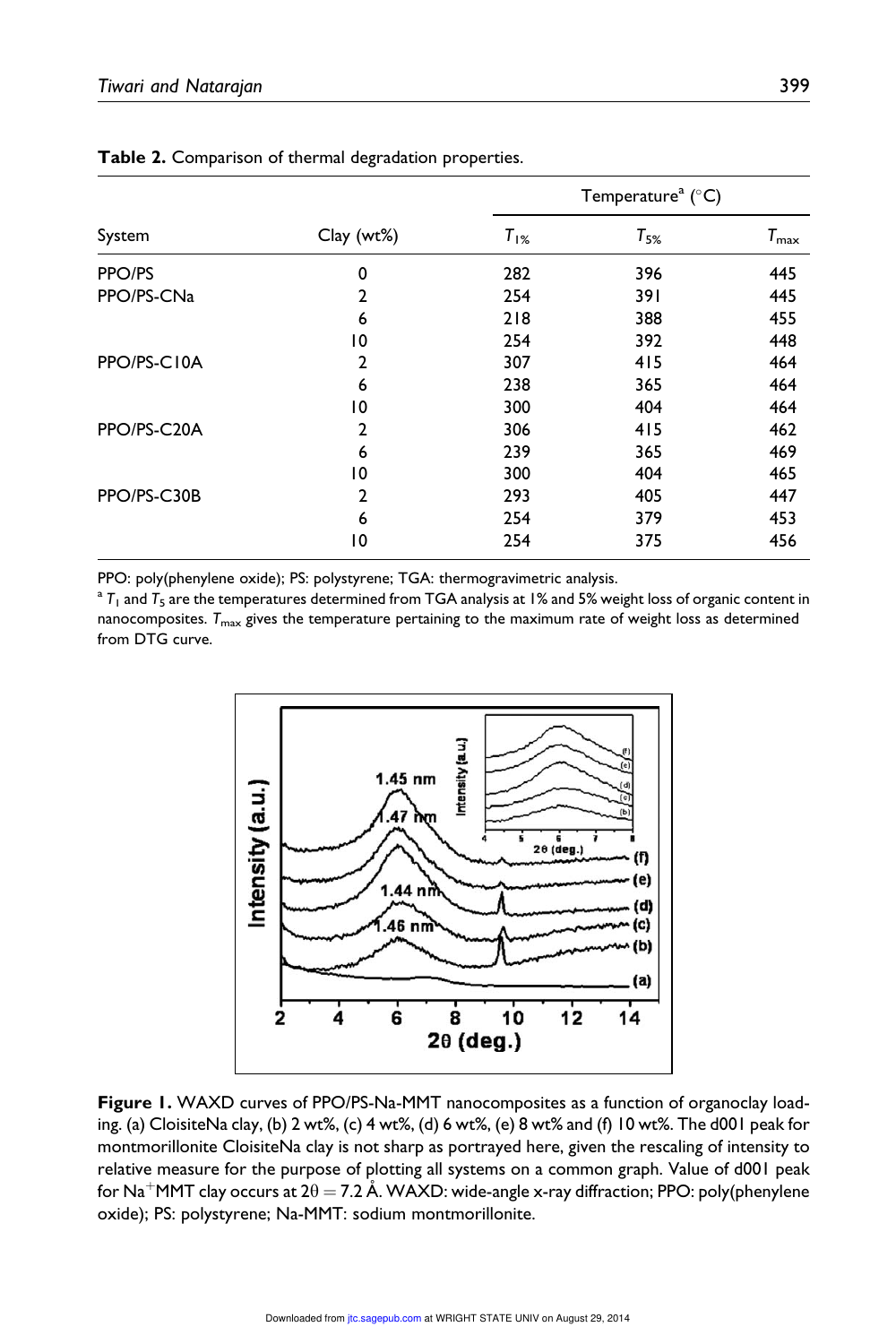

Figure 2. WAXD curves of PPO/PS-Cloisite 30B nanocomposites as a function of organoclay loading. (a) Cloisite 30B organoclay, (b) 2 wt%, (c) 4 wt%, (d) 6 wt%, (e) 8 wt% and (f) 10 wt%. Dashed vertical line shows the location of the organoclay d001 peak. WAXD: wide-angle x-ray diffraction; PPO: poly(phenylene oxide); PS: polystyrene.

dispersion for lower clay fraction. Cloisite 30B organoclay contains methyl tallow bis(2 hydroxyethyl) quaternary ammonium ions which, being relatively polar, forms thermodynamically favorable interactions with PPO chains, resulting in polymer intercalation. At higher clay loading, the clay tactoids show well-ordered multilayer structure with polymer intercalation. The change  $\Delta d_{001}$  is in the range of 13–15 Å. The hydroxyl groups present in Cloisite 30B organic modifier facilitates favorable interactions between the clay and the PPO and the PS chains of the blend matrix.

As seen from Figure 3 for PPO/PS–Cloisite 10A hybrids (lower loadings given in earlier work<sup>31</sup>), sufficient polymer intercalation is observed even at higher loadings (8 and 10 wt%). The intercalation change  $\Delta d_{001}$  is found to vary in the range of 0.9–1.5 nm. Cloisite 10A contains dimethyl benzyl hydrogenated tallow quaternary ammonium modifier. The presence of the benzyl ring (due to dipolar interactions) in this modifier improves the thermodynamic compatibility between the organoclay and PS chains.<sup>48,49</sup> The  $\Delta d_{001}$  value reported in the literature for PS–Cloisite 10A intercalated nanocomposite is in the range of 4.0–4.9 nm depending on the PS molecular weight and clay loading, as obtained by the use of higher shear in the specific twinscrew extruder configuration used.<sup>49</sup> If the excess organic modifier was not present (i.e. washed off chemically prior to the use of organoclay in melt-mixing with the PPO/PS blend), then a larger change in  $\Delta d_{001}$  value would have been observed for the same final value of the nanocomposite d001. This confirms the earlier observation made on PS homopolymer system intercalated into cationic phosphonium and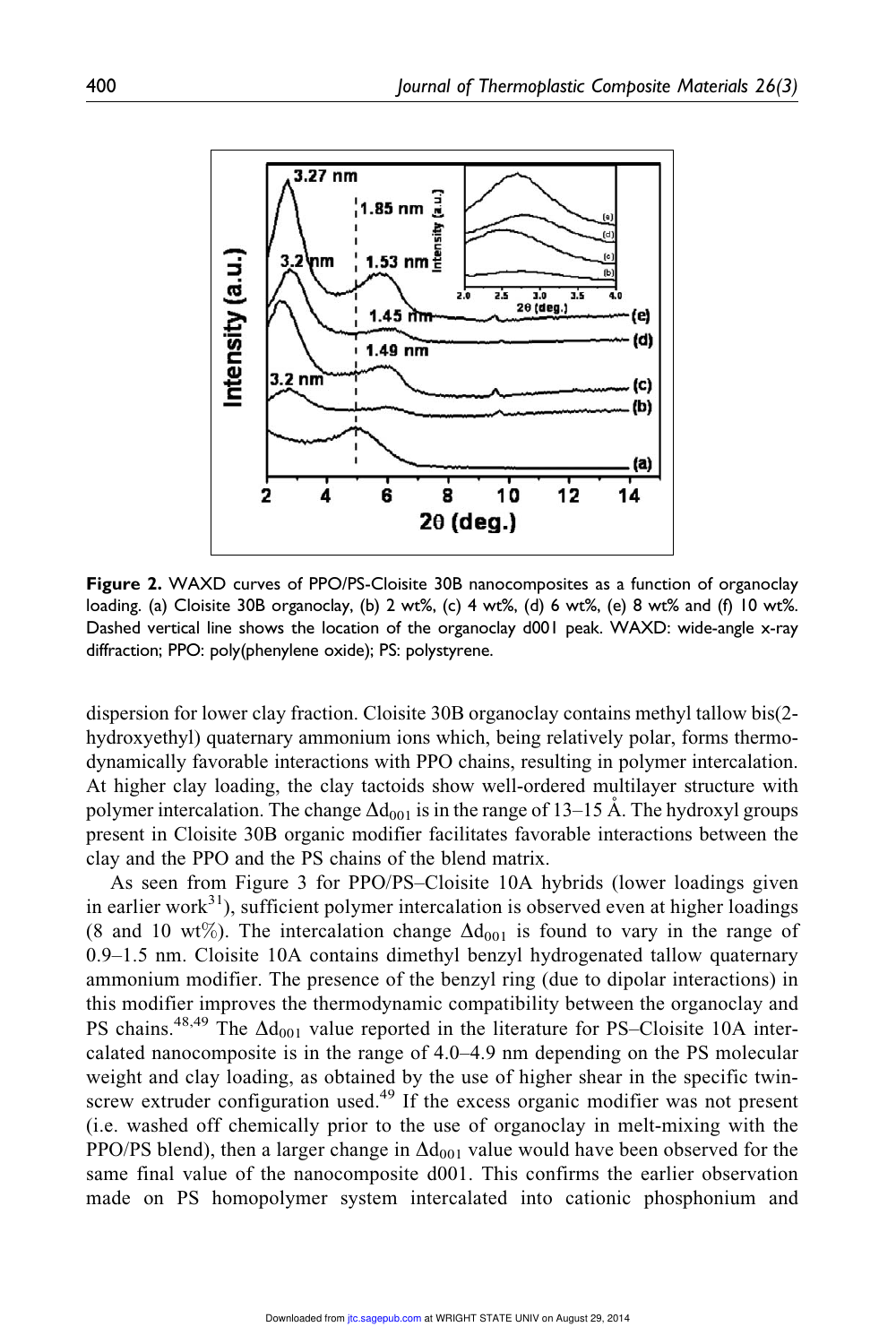

Figure 3. WAXD curves of PPO/PS-Cloisite 10A nanocomposites as a function of organoclay loading. (a) Cloisite 10A organoclay, (b) 2 wt%, (c) 4 wt%, (d) 6 wt%, (e) 8 wt% and (f) 10 wt%. Dashed vertical line shows the location of the organoclay d001 peak. Data for systems (a) to (c) are reproduced from Wiley, 2008.<sup>31</sup> WAXD: wide-angle x-ray diffraction; PPO: poly(phenylene oxide); PS: polystyrene.

quaternary ammonium based (containing polar-substituted aromatic ring) on excess quantities that lessened the tendency of PS chains to penetrate the organoclay during melt processing,<sup>50</sup> likely due to blockage presented by the excess modifier between successive clay platelet layers.

Figure 4 shows the WAXD patterns for PPO/PS–Cloisite 20A nanocomposites. The value of  $\Delta d_{001}$  change obtained due to polymer intercalation is lower than that seen in the nanocomposites with the other two organoclays. This is likely due to the very hydrophobic nature of the organic modifier in this organoclay. The largest value of  $\Delta d_{001}$  in the Cloisite 20A nanocomposite occurs at the same clay loading  $(4 \text{ wt})$  at which the best improvement in tensile modulus is observed, and this shows the percolation threshold observed in this system.

The difference seen in  $\Delta d_{001}$  between Cloisite 10A and Cloisite 30B systems, in going from organoclay to the polymer-intercalated nanocomposite, even though these contain organic modifier molecules of similar size and not too dissimilar polarity, can be rationalized by the fact that Cloisite 10A contains excess modifier, which if were washed away prior to nanocomposite formation should give similar d-spacing change as Cloisite 30B. Similarly, it should be noted that interlayer spacing increases in a step-wise manner in alkyl ammonium–modified MMTs as more longer alkyl substituents are added to the modifier molecule, consistent with the formation of a modifier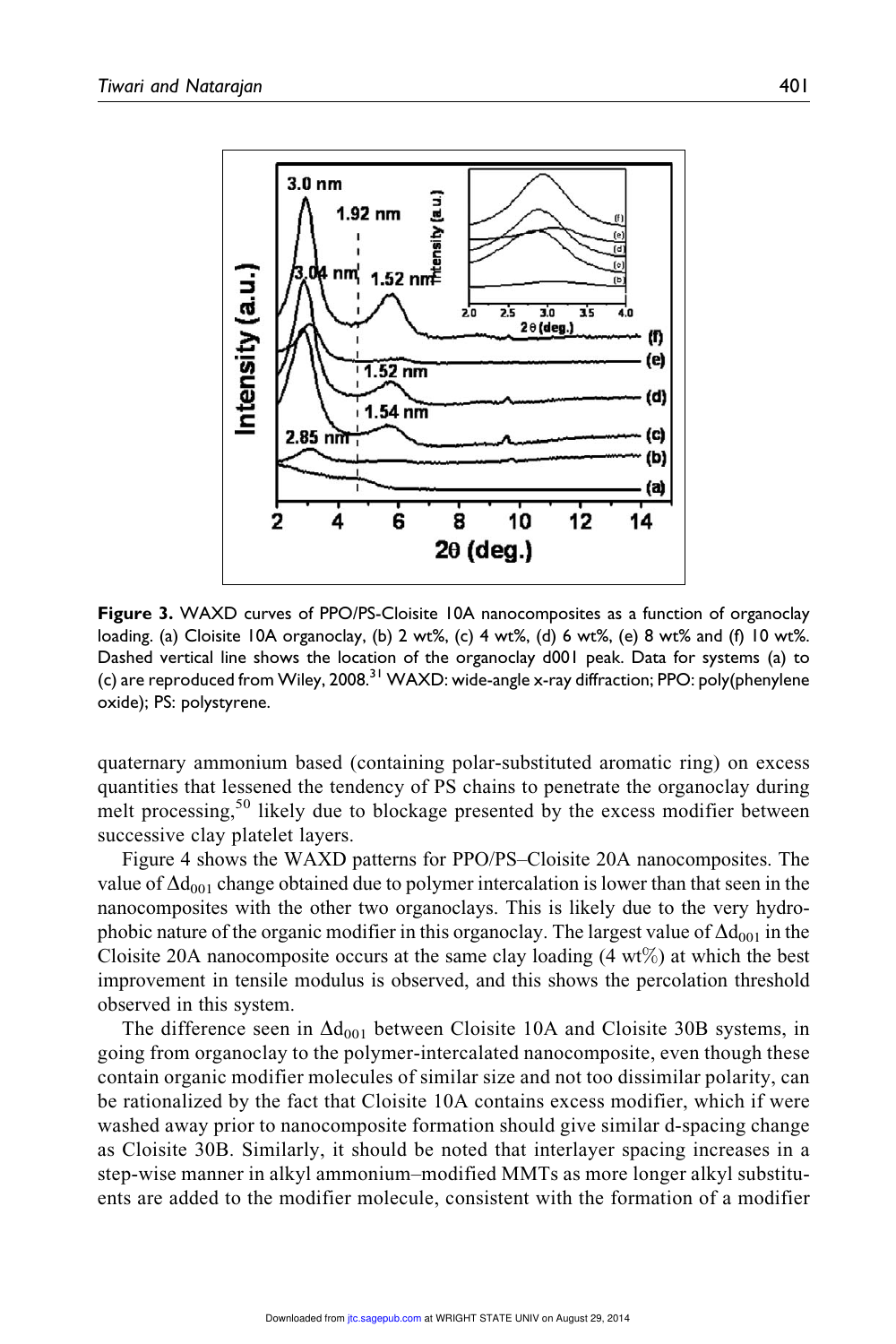

Figure 4. WAXD curves of PPO/PS-Cloisite 20A nanocomposites as a function of organoclay loading. (a) Cloisite 20A organoclay, (b) 2 wt%, (c) 4 wt%, (d) 6 wt%, (e) 8 wt% and (f) 10 wt%. Dashed vertical line shows the location of the organoclay d001 peak. WAXD: wide-angle x-ray diffraction; PPO: poly(phenylene oxide); PS: polystyrene.

monolayer, then a bilayer, and so on. Cloisite 30B and Cloisite 10A do not contain quite enough alkyl chains in the interlayer galleries to initiate the formation of the next monolayer whereas Cloisite 20A does. The addition of polymer would be expected to cause a large increase in d-spacing in the Cloisite 30B and Cloisite 10A cases than in Cloisite 20A case, even if the final d-spacings are similar in all cases.

TEM images are shown in Figure 5. As seen in Figure 5(a) clay tactoids are visible in the unmodified MMT system, suggesting the formation of a dispersed microcomposite rather than a nanocomposite. As seen in Figure 5(b) to (d) for intercalated nanocomposites, the dispersion of clay layers appears to be slightly better at  $2 \text{ wt\%}$  (low loading) supported by the WAXD data, wherein low intensity and slightly broader peaks are observed for systems at 2 wt% when compared with those at 10 wt%. The TEM images at higher loadings show the presence of clay stacks and tactoids.

It is worth mentioning here that at present no consistent behavioral trend in particular can be ascribed to the role of the excess organic modifier toward the development of the nanocomposite structure, as observed from literature restricted to melt-processed nanocomposites. A more open (separated) organoclay structure due to the excess surfactant could enhance exfoliation during nanocomposite synthesis<sup>51,52</sup> or could improve mechanical properties of a poly(ethylene-co-methacrylic acid) ionomer beyond that observed with the stoichiometric organoclay<sup>53</sup> or that the best properties of polyethylene and poly(ethylene-co-vinyl acetate) could be occurred<sup>54</sup> when the organoclay contained 20–50% excess surfactant or that excess modifier was required for the intercalation of PP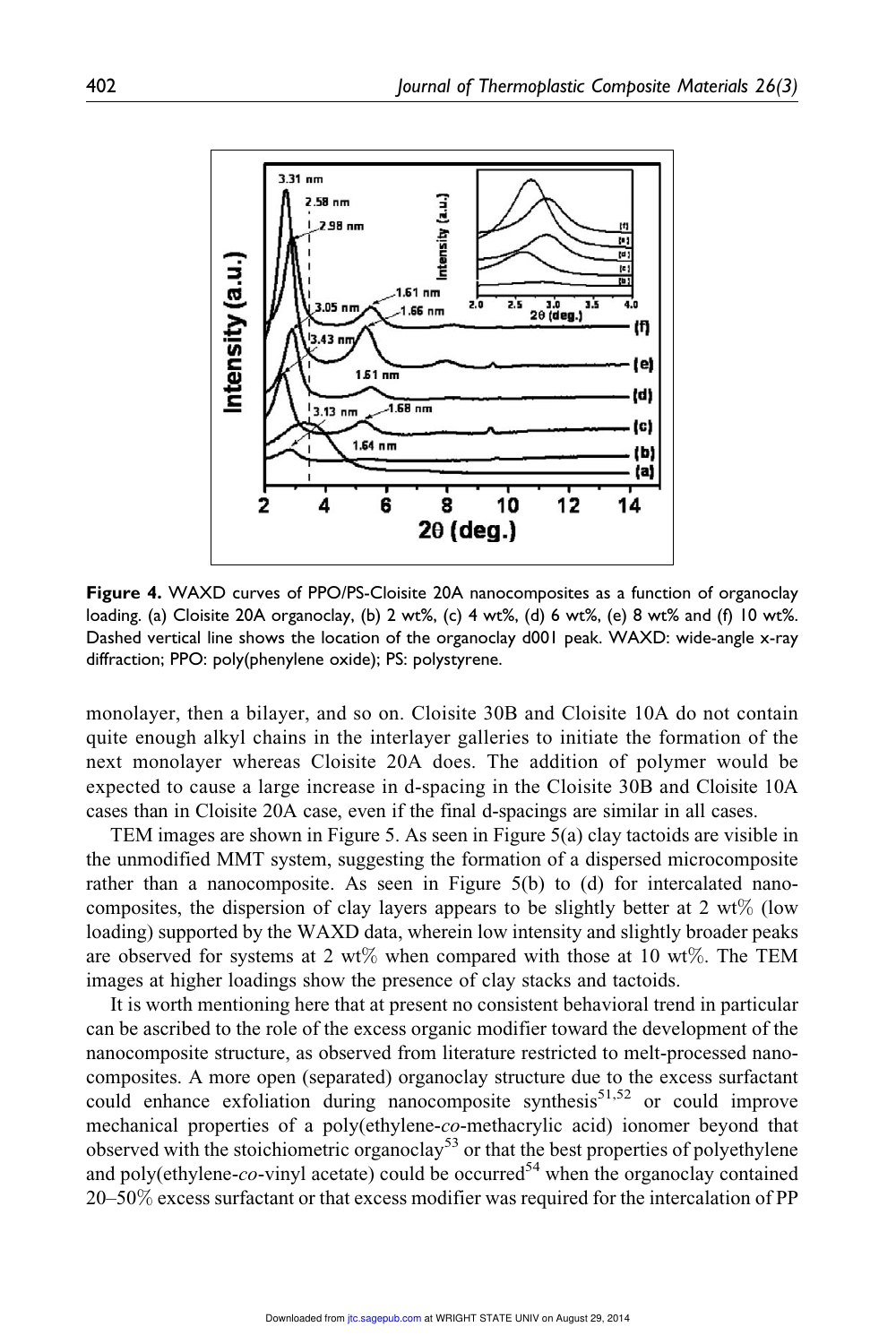

Figure 5. High-magnification TEM images of PPO-PS blend clay nanocomposites. Left-side images are for 2 wt% and right-side images are for 10 wt% clay except for C20A (4 wt%). (a) Na-MMTbased nanocomposite, (b) Cloisite 10A-based nanocomposite (image for 2 wt% loading taken from Wiley, 2008,<sup>31</sup> (c) Cloisite 20A-based nanocomposite and (d) Cloisite 30B-based nanocomposite. TEM: transmission electron microscopy; PPO: poly(phenylene oxide); PS: polystyrene; Na-MMT: sodium montmorillonite.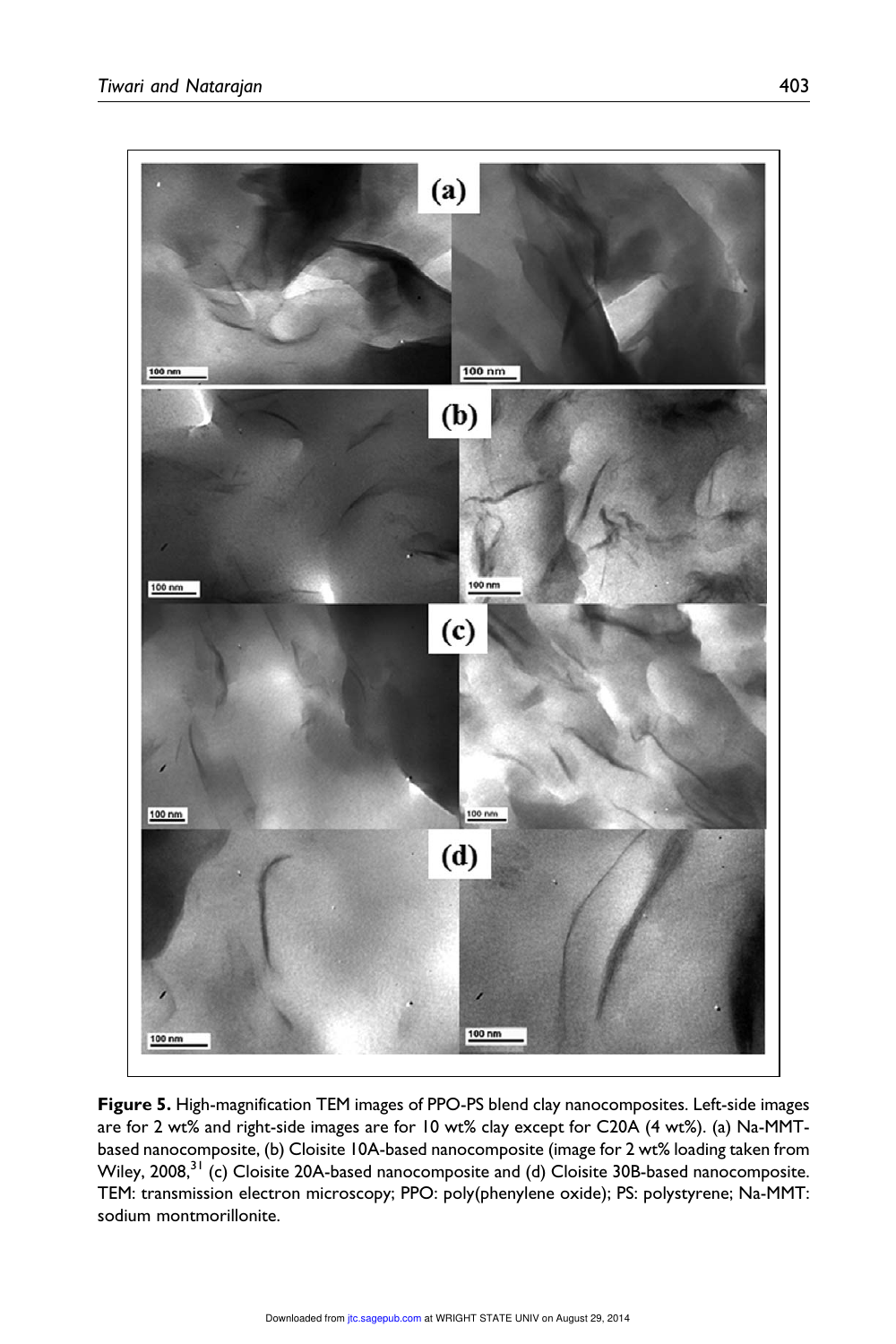into the organoclay tactoids during extrusion accompanied with a decrease in the quality of the tactoid dispersion assessed by TEM<sup>52</sup> and that approximately 30% excess organic surfactant (quaternary ammonium salt) in an organoclay reduced the ease of platelet dispersion in melt-extruded nylon 6 nanocomposites.<sup>10</sup> In this context, the excess organic modifier present in Cloisite 10A organoclay used with PPO/PS blend does not make a significant difference in the polymer intercalation; however, the other organoclays are found to give better modulus and better retention (less decrease) of tensile strength at organoclay loadings upto 4 wt% in the nanocomposite, as discussed in the later section on the mechanical properties.

#### Glass transition and thermal degradation behavior

DSC data revealed that hybrids for all systems showed glass transition, but clay loading and confinement due to intercalation did not have a significant effect on the transition temperature. The CloisiteNa composites revealed approximately  $5^{\circ}$ C change in  $T_{g}$  $(117-123\textdegree C)$ , which is only a slight improvement on the organically modified clay systems. The  $T_{\rm g}$  of PPO/PS blend is 117°C.<sup>31</sup> These results are similar to those seen from earlier studies on intercalated PS nanocomposites, which did not show change in the matrix  $T_{\rm g}$  in the presence of MMT clay.<sup>3,55,56</sup> For samples prepared with Cloisite 30B organoclay, the  $T_g$  value is relatively lower at higher clay loading values. As evident from the literature on polymer–clay nanocomposites, either a decrease or an increase in  $T_g$  has been observed, which depends on the state of dispersion, and the chemical structures of the polymer and organic modifier molecules. While PS nanocomposites prepared by melt-processing method do not show any appreciable enhancement or variation in  $T_{g}$ , the nanocomposites prepared via in situ polymerization route do show relatively different results.<sup>57,58</sup> The behavior of  $T_g$  is in specific to the particular polymer matrix in consideration.

TGA results are presented in Figure 6. It is known that  $T_{10}$  value levels off beyond 3 wt% MMT clay for the PS nanocomposite prepared by in situ polymerization method.<sup>59</sup> The hybrids in the present study show little improvement in degradation behavior as seen by the results for  $T_1$ ,  $T_5$  and  $T_{\text{max}}$ . No unusual trends were observed as a function of organoclay loading across the chemically different systems.

#### Tensile properties

The Young's modulus, tensile strength and tensile break strain data are presented in Tables 3 to 5 and Figure 7. Depending on the type of organoclay, the improvement in the modulus is  $11-31\%$ , with the lowest value pertaining to that for the weakly intercalated PPO/PS–Na-MMT hybrid and the highest value is obtained for the Cloisite 30B nanocomposite beyond 6 wt%. Such increase in modulus has been previously observed for melt-processed thermoplastic nanocomposites of  $3-69\%$  for PMMA,  $42.43$  4–24% for  $PS<sup>9</sup>$  and 25–66% for SAN<sup>60</sup> over 2–10 wt% MMT filler.

The intercalated nanocomposites and the composites show modulus enhancement as compared to the blend (modulus 2.49 GPa) at the lowest loading value (i.e. 2 wt $\%$ ). All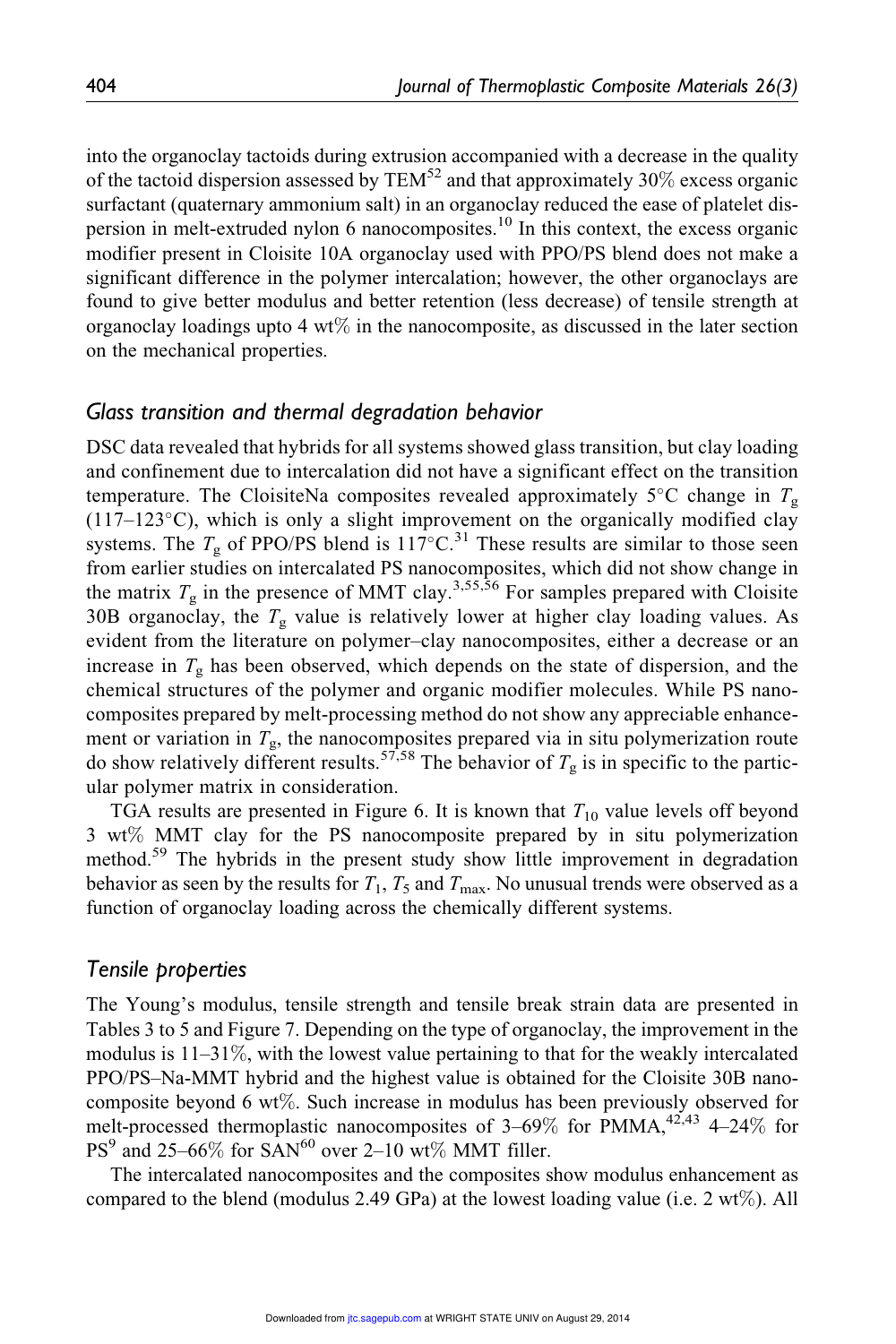

Figure 6. TGA thermographs; (a) PPO/PS-Na-MMT and (b) PPO/PS-Cloisite 30B. TGA: thermogravimetric analysis; PPO: poly(phenylene oxide); PS: polystyrene; Na-MMT: sodium montmorillonite.

three organoclays give sufficient enhancement in the modulus. The Cloisite 20A-based systems showed significant loss of modulus at higher loading values; a behavior that is seen to be unusual and the understanding of which is beyond the scope of the present work. It is likely that in this particular system, clay loadings beyond the percolation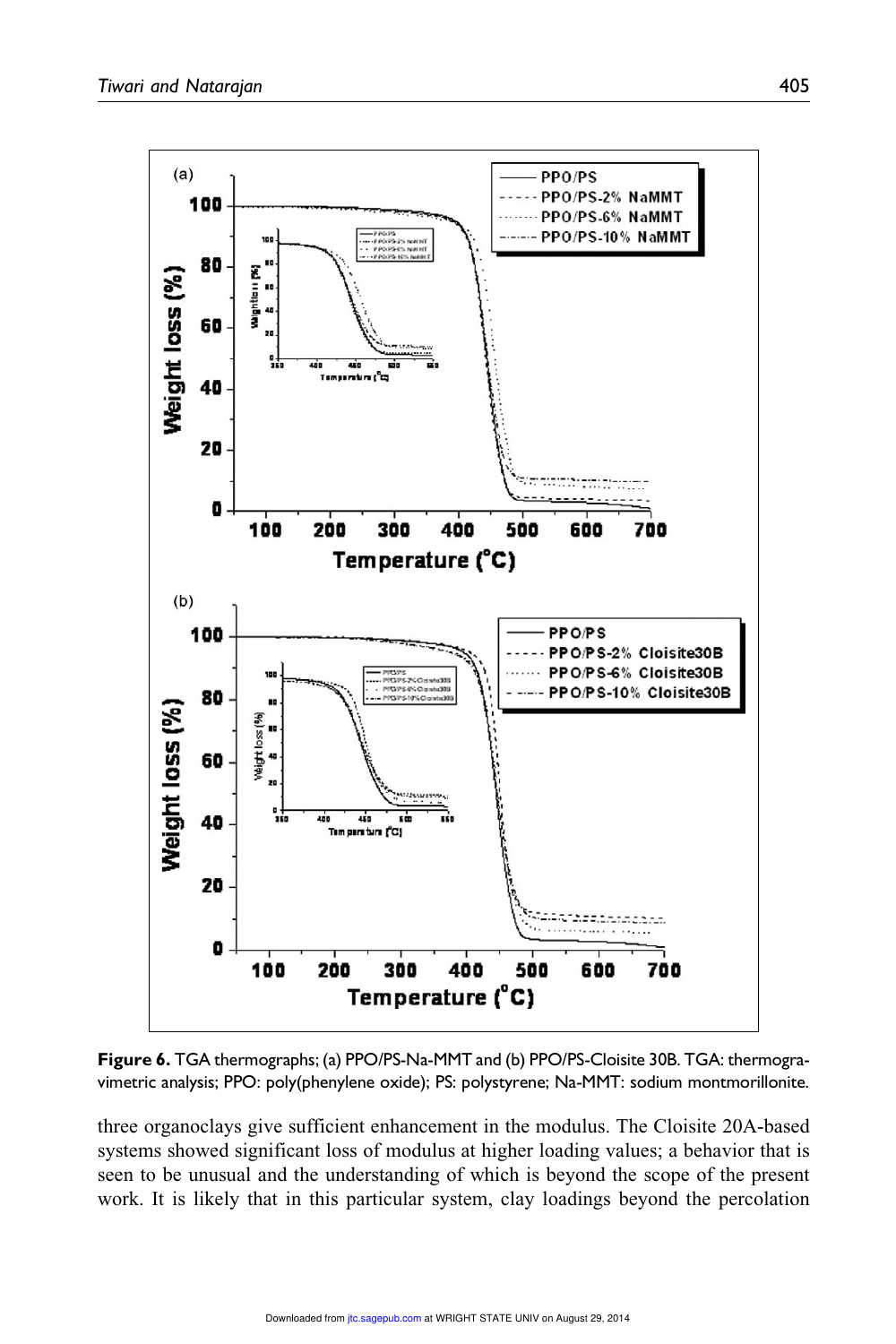|             |              |               | Young's modulus <sup>a</sup> (E; GPa) |             |             |
|-------------|--------------|---------------|---------------------------------------|-------------|-------------|
|             | Clay loading |               |                                       |             |             |
| System      | $2 wt\%$     | $4 wt\%$      | 6 wt%                                 | 8 wt%       | $10 wt\%$   |
| PPO/PS-CNa  | $2.8 + 0.2$  | $2.9 + 0.1$   | $2.8 + 0.1$                           | $2.8 + 0.1$ | $3.1 + 0.1$ |
| PPO/PS-C10A | $2.9 + 0.2$  | $3.2 \pm 0.1$ | $3.3 + 0.1$                           |             |             |
| PPO/PS-C30B | $3.0 + 0.2$  | $3.2 + 0.2$   | $3.2 + 0.2$                           | $3.2 + 0.1$ |             |
| PPO/PS-C20A | $3.3 + 0.1$  | $2.8 + 0.1$   | $2.4 + 0.1$                           | $2.5 + 0.2$ | $2.8 + 0.1$ |

Table 3. Young's modulus (E; GPa) of PPO/PS blend and nanocomposites.

PPO: poly(phenylene oxide); PS: polystyrene.

<sup>a</sup> Modulus of unfilled blend is  $2.5 + 0.2$  GPa.

| System                   |                              |                              | Break stress <sup>a</sup> ( $\sigma_{\text{brk}}$ ; MPa) |                              |              |  |  |
|--------------------------|------------------------------|------------------------------|----------------------------------------------------------|------------------------------|--------------|--|--|
|                          |                              | Clay loading                 |                                                          |                              |              |  |  |
|                          | $2 wt\%$                     | $4 wt\%$                     | $6 wt\%$                                                 | $8 wt\%$                     | $10 wt\%$    |  |  |
| PPO/PS-CNa               | $37.6 + 2.5$                 | $37.1 + 1.3$                 | $37.3 + 2.1$                                             | $36.6 + 1.9$                 | $40.9 + 2.3$ |  |  |
| PPO/PS-10A               | $22.0 + 2.4$                 | $40.0 + 2.4$                 | $18.4 + 4.5$                                             |                              |              |  |  |
| PPO/PS-30B<br>PPO/PS-20A | $40.3 + 3.2$<br>$47.4 + 1.4$ | $40.2 + 2.8$<br>$38.5 + 2.2$ | $41.2 + 3.4$<br>$26.7 + 2.4$                             | $35.5 + 2.8$<br>$24.5 + 1.7$ | $39.5 + 1.8$ |  |  |

PPO: poly(phenylene oxide); PS: polystyrene.

 $^{\rm a}$  Break stress of unfilled blend is  $50.8~\pm~2.2$  MPa.

|  | <b>Table 5.</b> Break strain ( $\in_{\text{brk}}$ ; %) of PPO/PS blend and nanocomposites. |
|--|--------------------------------------------------------------------------------------------|
|--|--------------------------------------------------------------------------------------------|

|                                                        |                                                          |                                                          | Break strain <sup>a</sup> ( $\in$ <sub>brk</sub> ; %)    |                                           |                              |  |  |
|--------------------------------------------------------|----------------------------------------------------------|----------------------------------------------------------|----------------------------------------------------------|-------------------------------------------|------------------------------|--|--|
|                                                        | Clay loading                                             |                                                          |                                                          |                                           |                              |  |  |
| System                                                 | $2 wt\%$                                                 | $4 wt\%$                                                 | 6 wt%                                                    | 8 wt%                                     | $10 wt\%$                    |  |  |
| PPO/PS-CNa<br>PPO/PS-C10A<br>PPO/PS-30B<br>PPO/PS-C20A | $2.2 + 0.1$<br>$1.1 + 0.1$<br>$2.2 + 0.2$<br>$2.3 + 0.1$ | $2.1 + 0.1$<br>$1.6 + 0.2$<br>$1.7 + 0.1$<br>$2.0 + 0.1$ | $2.1 + 0.2$<br>$0.8 + 0.1$<br>$1.8 + 0.2$<br>$1.4 + 0.2$ | $2.1 + 0.2$<br>$1.0 + 0.1$<br>$1.3 + 0.1$ | $1.8 \pm 0.2$<br>$2.1 + 0.1$ |  |  |

PPO: poly(phenylene oxide); PS: polystyrene.

<sup>a</sup> Break strain of unfilled blend is 3.6  $\pm$  0.17.

threshold (seen at 4 wt% organoclay) lead to poorly structured composites. Cloisite 10Abased nanocomposites at 8 and 10 wt% organoclay loading were very brittle to be tested on the INSTRON.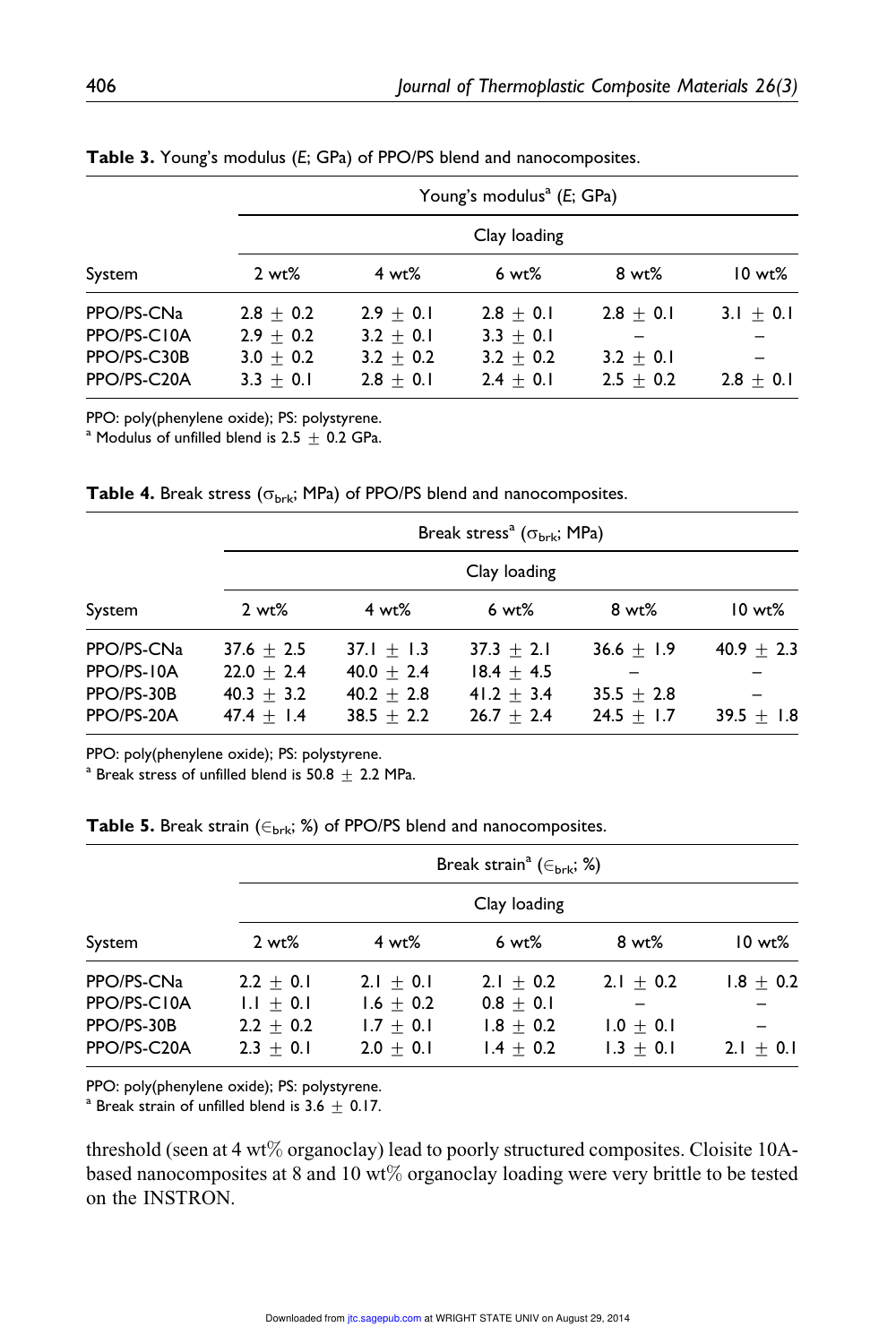

Figure 7. Variation in the mechanical properties of PPO/PS blend nanocomposite. PPO: poly(phenylene oxide); PS: polystyrene.

The Young's modulus of nanocomposite was calculated from Halpin-Tsai theory. The aspect ratio of clay stack were calculated using stack thickness as determined from Scherrer equation and stack length from TEM image using Gatan digital micrograph software (Warrendale, PA, USA). The variation in aspect ratio with clay loading was not significant so as to affect the modulus significantly. The Halpin-Tsai theoretical model was used to predict the stiffness of these nanocomposites as a function of the aspect ratio of the clay filler particles within the polymer blend matrix. The results of the calculation are given in Table 4 using structural parameters listed in Table 3 as obtained from the experiments discussed in this study. The number of clay platelets per stack in the nanocomposite samples was determined using the Scherrer equation with the data on  $d_{001}$  (d-spacing) as obtained from the WAXD curves. The average stack length (longest dimension of the clay stack which would be the lateral dimension of the clay platelets) was measured from TEM images with at least 150–180 counts taken for each clay loadings. The stack length was measured at 2 and 10 wt $\%$  clay loading and the particle length was found to be fairly constant for the clay loading range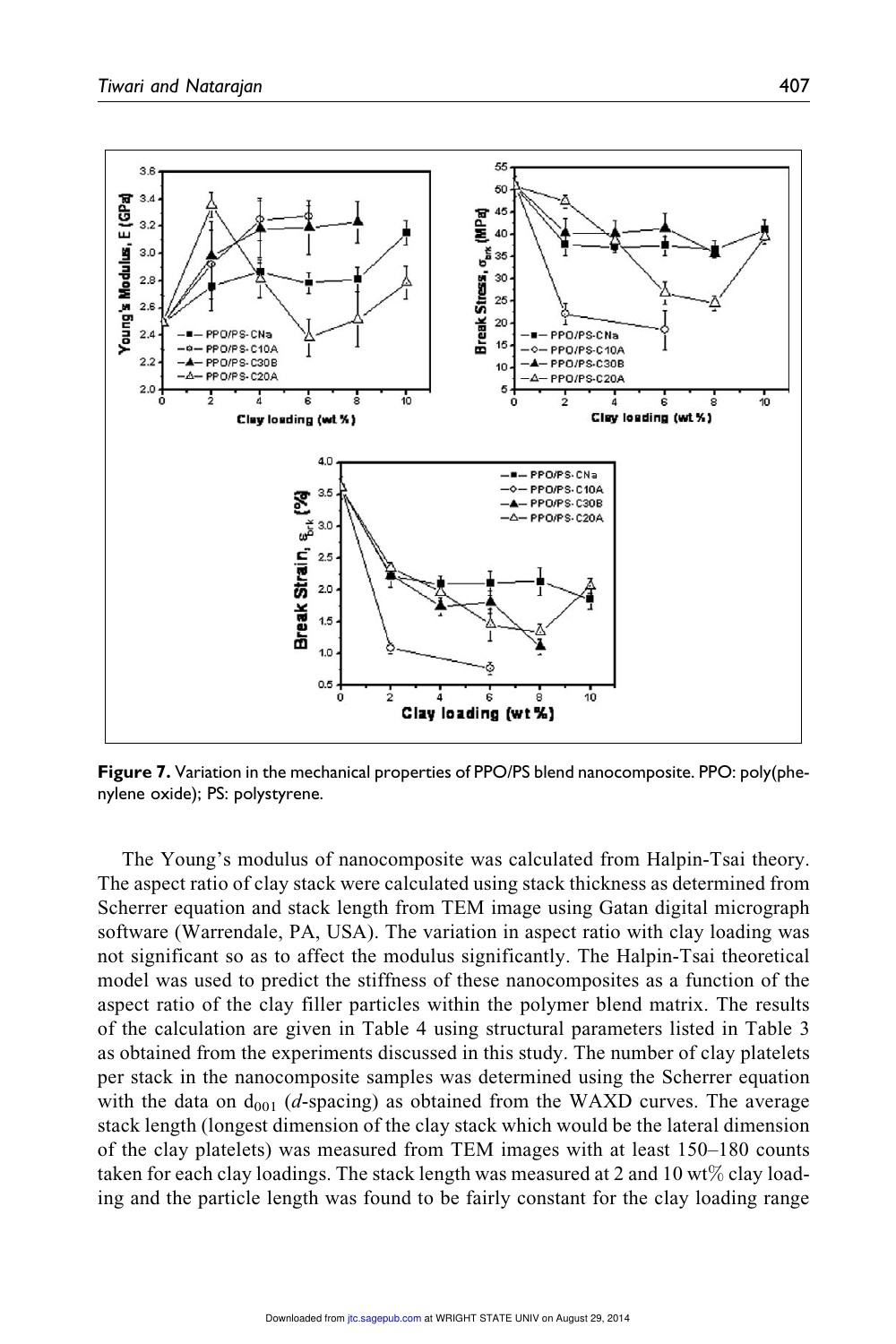| System      | Clay loading<br>(wt%)   | MMT (wt%) | Organoclay<br>(vol %) | AR <sup>a</sup> | Modulus, E<br>(experiment; GPa) |
|-------------|-------------------------|-----------|-----------------------|-----------------|---------------------------------|
| PPO-PS-CNa  | $\overline{2}$          | 2.00      | 0.75                  | 10.83           | $2.76 \pm 0.18$                 |
|             | 4                       | 4.00      | 1.51                  | 10.83           | $2.86 \pm 0.07$                 |
|             | 6                       | 6.00      | 2.29                  | 10.83           | $2.78 + 0.08$                   |
|             | 8                       | 8.00      | 3.10                  | 10.83           | $2.81 \pm 0.09$                 |
|             | $\overline{0}$          | 10.00     | 3.93                  | 10.83           | $3.15 \pm 0.10$                 |
| PPO-PS-C10A | $\overline{2}$          | 1.23      | 0.46                  | 17.16           | $2.92 \pm 0.25$                 |
|             | $\overline{\mathbf{4}}$ | 2.48      | 0.93                  | 9.84            | 3.21 $\pm$ 0.14                 |
|             | 6                       | 3.75      | .4                    | 9.88            | $3.27 + 0.07$                   |
|             | 8                       | 5.04      | 1.91                  | 13.58           |                                 |
|             | $\overline{0}$          | 6.35      | 2.43                  | 13.14           |                                 |
| PPO-PS-C30B | 2                       | 1.41      | 0.52                  | 16.32           | $2.98 \pm 0.25$                 |
|             | 4                       | 2.83      | 1.06                  | 18.12           | 3.18 $\pm$ 0.21                 |
|             | 6                       | 4.28      | 1.62                  | 15.85           | 3.19 $\pm$ 0.2                  |
|             | 8                       | 5.74      | 2.19                  | 15.11           | 3.23 $\pm$ 0.15                 |
|             | $\overline{0}$          | 7.22      | 2.78                  |                 |                                 |
| PPO-PS-C20A | $\overline{2}$          | 1.25      | 0.46                  | 13.75           | $3.35 + 0.09$                   |
|             | 4                       | 2.52      | 0.94                  | 10.82           | $2.81 \pm 0.14$                 |
|             | 6                       | 3.81      | 1.43                  | 10.23           | $2.38 + 0.14$                   |
|             | 8                       | 5.12      | 1.94                  | 9.97            | $2.52 + 0.20$                   |
|             | $\overline{0}$          | 6.44      | 2.47                  | 9.14            | $2.78 \pm 0.12$                 |

Table 6. Tensile modulus and parameters for PPO/PS nanocomposites.

PPO: poly(phenylene oxide); PS: polystyrene; MMT: montmorillonite.

 $^{\rm a}$  The aspect ratio for PPO/PS-CNa is considered constant at all clay loadings, given the lack of polymer intercalation.

studied discussed in this study. The calculation of the volume fraction of the intercalated material is based on the interlayer spacing within the silicates stack and is obtained as the ratio of the total gallery stack thickness over the stack thickness based solely on MMT silicate layers (i.e. devoid of intercalated polymer chains and organic modifier). The modulus values for MMT and PPO/PS blend were taken as 178 GPa (value for Na-MMT) and 2.49 GPa, respectively (experimentally measured here). Using these parameters, the modulus of the nanocomposites was calculated by the Halpin-Tsai equation. The parameters used and the results of the calculations are given in Tables 6 and 7. The absolute comparison of the modulus between those predicted by the Halpin-Tsai model and the experimentally measured values is not good, except for the Cloisite 10A systems upto 6 wt% loading.<sup>31</sup> The Halpin-Tsai model prediction is found to be closer to the experimental data when the MMT volume fraction is used rather than the organoclay volume fraction.

The depreciation in the break stress (as compared to neat blend matrix) of 19–64%, the lower value being for the Cloisite 30B nanocomposites as better than the Cloisite 10A nanocomposites investigated here and in earlier work.<sup>31</sup> The break strength for the systems based on CloisiteNa and Cloisite 30B does not depreciate significantly. In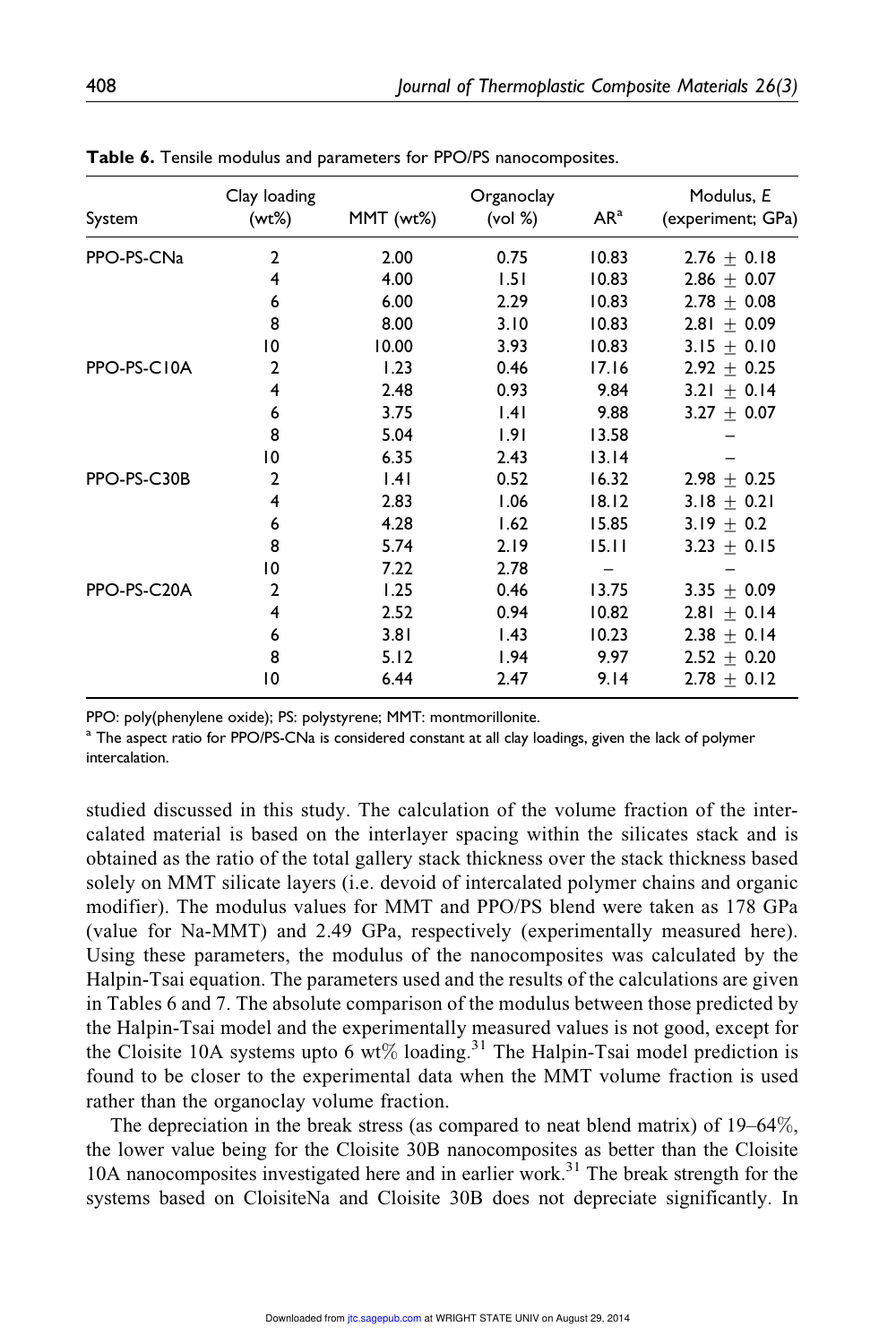|                         |                 | Volume fraction <sup>a</sup> |        |                                      |                          | $E_{H-T}^{\qquad b}$ |                                 |
|-------------------------|-----------------|------------------------------|--------|--------------------------------------|--------------------------|----------------------|---------------------------------|
| System                  | $d_{001} (\AA)$ | $\phi$ oc                    | Фммт   | No. of platelets<br>$N_c$ (integral) | $E_{\sf expt.}$<br>(GPa) | (GPa)                | $E_{H-T}$ <sup>c</sup><br>(GPa) |
| PPO/PS                  |                 | $\Omega$                     | 0      |                                      | 2.49                     | 2.49                 | 2.49                            |
| C-Na (2%)               | 15              | 0.0075                       | 0.0046 | 3.4                                  | 2.76                     | 2.76                 | 2.67                            |
| C-Na (4%)               | 14              | 0.0151                       | 0.0093 | 3.2                                  | 2.86                     | 3.09                 | 2.86                            |
| C-Na (6%)               | 15              | 0.0229                       | 0.0141 | 3.5                                  | 2.78                     | 3.39                 | 3.04                            |
| $C-Na(8%)$              | 15              | 0.0310                       | 0.0191 | 3.9                                  | 2.81                     | 3.72                 | 3.24                            |
| C-Na (10%)              | 15              | 0.0393                       | 0.0243 | 4.0                                  | 3.15                     | 4.05                 | 3.45                            |
| CIOA (2%)               | 29              | 0.0107                       | 0.0075 | 3.6                                  | 2.92                     | 2.88                 | 2.78                            |
| CIOA (4%)               | 31              | 0.0216                       | 0.0151 | 5.2                                  | 3.21                     | 3.11                 | 2.91                            |
| CI0A (6%)               | 30              | 0.0326                       | 0.0229 | 5.2                                  | 3.27                     | 3.41                 | 3.15                            |
| CIOA(8)                 | 29              | 0.0439                       | 0.0310 | 4.3                                  |                          | 4.05                 | 3.58                            |
| C10A 10%)               | 31              | 0.0555                       | 0.0393 | 4.2                                  |                          | 4.38                 | 3.83                            |
| C30B(2%)                | 32              | 0.0107                       | 0.0046 | 3.3                                  | 2.98                     | 2.88                 | 2.66                            |
| C30B(4%)                | 34              | 0.0217                       | 0.0094 | 2.9                                  | 3.18                     | 3.32                 | 2.85                            |
| C30B (6%)               | 32              | 0.0328                       | 0.0143 | 3.4                                  | 3.19                     | 3.70                 | 3.01                            |
| C30B (8%)               | 33              | 0.0442                       | 0.0194 | 3.4                                  | 3.23                     | 4.06                 | 3.18                            |
| C30B (10%)              | 33              | 0.0557                       | 0.0247 | -                                    | -                        | -                    | -                               |
| C20A(2%)                | 31              | 0.0120                       | 0.0052 | 4.1                                  | 3.35                     | 2.90                 | 2.67                            |
| C20A (4%)               | 34              | 0.0242                       | 0.0106 | 4.6                                  | 2.81                     | 3.18                 | 2.79                            |
| C <sub>20</sub> A (6%)  | 30              | 0.0366                       | 0.0162 | 5.3                                  | 2.38                     | 3.55                 | 2.96                            |
| C20A (8%)               | 33              | 0.0491                       | 0.0219 | 5.1                                  | 2.52                     | 3.88                 | 3.10                            |
| C <sub>20</sub> A (10%) | 30              | 0.0619                       | 0.0278 | 5.8                                  | 2.78                     | 4.22                 | 3.25                            |

Table 7. Compilation of structural parameters and Young's modulus determined experimentally and obtained by Halpin-Tsai model.<sup>a</sup>

PPO: poly(phenylene oxide); PS: polystyrene.

<sup>a</sup> Volume fraction of organoclays and montmorillonite in nanocomposites.

<sup>b</sup> Young's modulus determined from Halpin-Tsai theory (with organoclay volume fraction).

<sup>c</sup> Young's modulus determined from Halpin-Tsai theory (with Montmorillonite volume fraction).

comparison, the Cloisite 10A nanocomposite system shows lower tensile strength likely due to the presence of excess surfactant (organic modifier). This is due to the presence of the excess organic modifier in Cloisite 10A over and above the stoichiometric amount. The minimum decrease in comparison with blend in percentage (loading in parenthesis) for each clay system was as follows: 26 (2 wt% for PPO/PS-CloisiteNa), 21 (4 wt% for PPO/PS-Cloisite 10A), 19 (6 wt% for PPO/PS-Cloisite 30B) and 6.7 (2 wt% Cloisite 20A). The effect of organic modifier and clay loading on break strength in PPO/PS blend nanocomposite corroborate with reported results for intercalated SAN nanocomposite,<sup>60</sup> except for the much lower value of break strength seen for Cloisite 10A system in the present study.

In the context of polymer-filler nanocomposite, in particular, it is known that the tensile strength for thermoplastic and thermoplastic blend nanocomposites reduces with clay loading.9,31,42,43,61 The filler–filler interaction and inter-filler interaction causes clay particles to agglomerate, leading to a reduction in strength.<sup>62</sup> Bigg found increase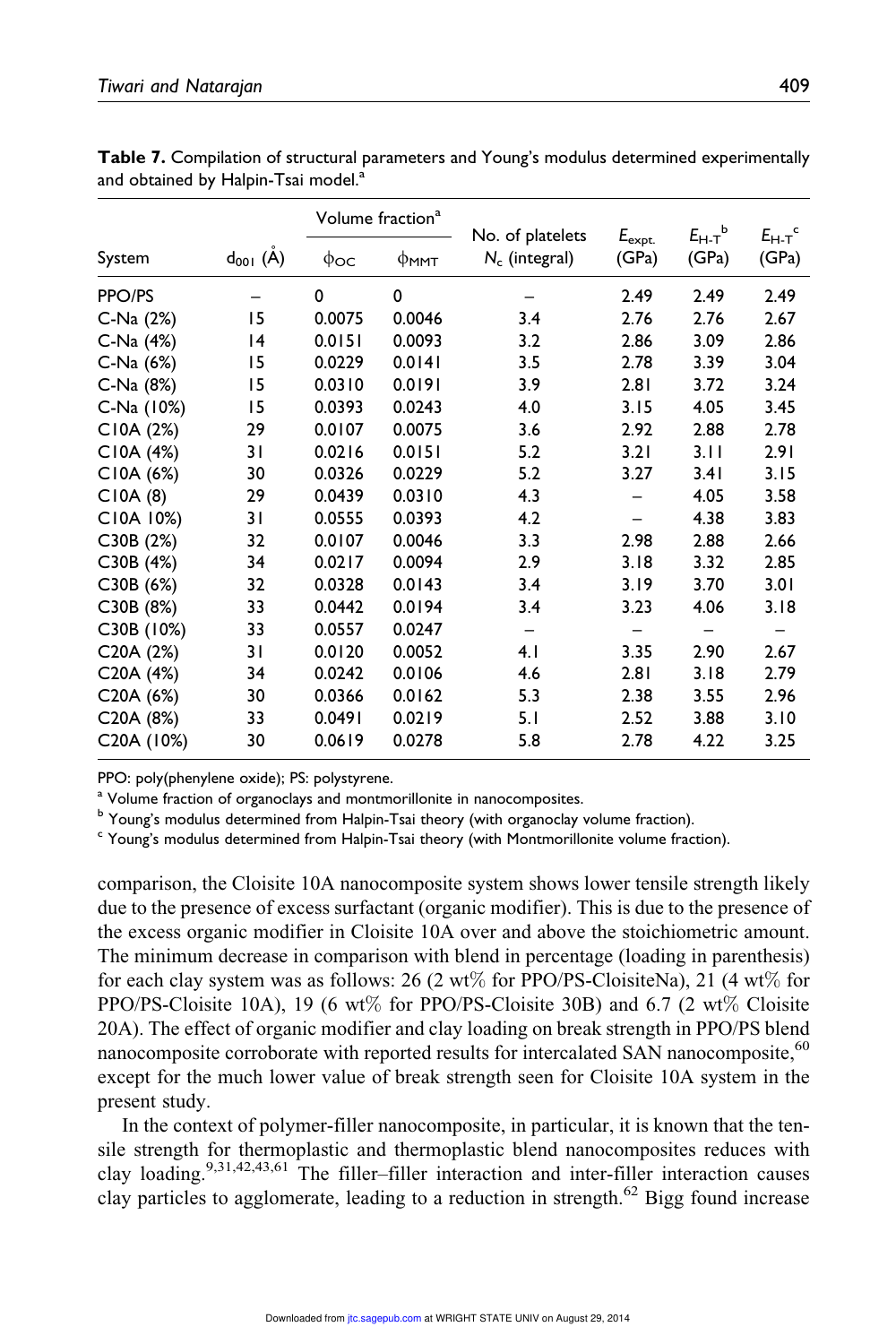in tensile strength for Noryl-talc composite, while tensile strength reduced for ABS-talc, with increase in talc composition, and this behavior was attributed to greater affinity of Noryl for talc arising from the presence of a coupling agent used with talc.<sup>63</sup> Leong et al. have shown either an increase or slight decrease in tensile strength of PP composites prepared with various inorganic fillers. The increase in the tensile strength was mainly due to the good filler–matrix interactions, which were largely due to the platy nature of talc and kaolin as compared to  $CaCO<sub>3</sub>$ .<sup>64</sup> The various factors such as matrix, crystallinity and filler type can have a significant effect on the tensile strength. More recent seminal literature on PP-clay nanocomposites $65,66$  brings out the complex interplay between processing, microstructure (crystalline and noncrystalline fractions) and mechanical properties that needs to be understood in general for prediction and design of hybrid materials such as these for engineering applications.

The break strain  $(\epsilon_{\text{brk}})$  of the nanocomposites studied in the present work is found to decrease with an increase in the clay loading. This qualitative trend is sufficiently general for brittle thermoplastic nanocomposites such as  $\text{ABS},^{61}\text{PS}^9$  and  $\text{PMMA}^{42,43}$ and other thermoplastic systems in the nanocomposite literature. The presence of dominating PS phase is responsible for the brittleness of the PPO/PS blend. Addition of clay to the blend matrix reduces the break strain by providing resistance to the elongation. The cloisite 10A organoclay leads to a significant reduction in the break strain, possibly due to the presence of the excess organic modifier.

# **Conclusions**

PPO/PS blend nanocomposites were prepared by melt-mixing method with commercially available unmodified  $\text{Na}^+$ -MMT and organically modified MMT clays Cloisite 10A, Cloisite 30B and Cloisite 20A. These were characterized for structure (WAXD and TEM), thermal behavior (DSC and TGA) and mechanical properties (tensile tests). XRD showed the formation of intercalated nanocomposites for the systems based on Na<sup>+</sup>MMT as well as organically modified clays. The  $\Delta d_{001}$  change was in the range of 0.9–1.5 nm for the organically modified clays depending on the chemical nature of the organic modifier, while that observed for  $Na<sup>+</sup>MMT$  was only one molecular diameter of 0.2 nm. The  $T_g$  was not affected significantly. The thermal degradation stability of the blend matrix was found to improve slightly for some systems in the presence of clay layers. The onset of thermal degradation  $(T_5)$  showed an increase. No particular trend was observed as a function of the type of organic modification.

The PPO/PS systems prepared with Na-MMT and Cloisite 30B organoclay show a significant retention of tensile strength and break strain elongation. The composites showed improved modulus (upto 35% seen for Cloisite 20A-based system) as compared to the polymer matrix. The hybrids based on unmodified Na-MMT and Cloisite 30B (containing polar hydroxyl groups) showed good retention of tensile strength up to a significant clay loading level. The tensile strength (i.e. break-stress) is not depreciated significantly by the presence and distribution of clay platelets, in case of Cloisite 30B nanocomposites and the Na-MMT-based composites over  $2-10$  wt% clay loading range. Cloisite 10A organoclay containing excess organic modifier above the stoichiometric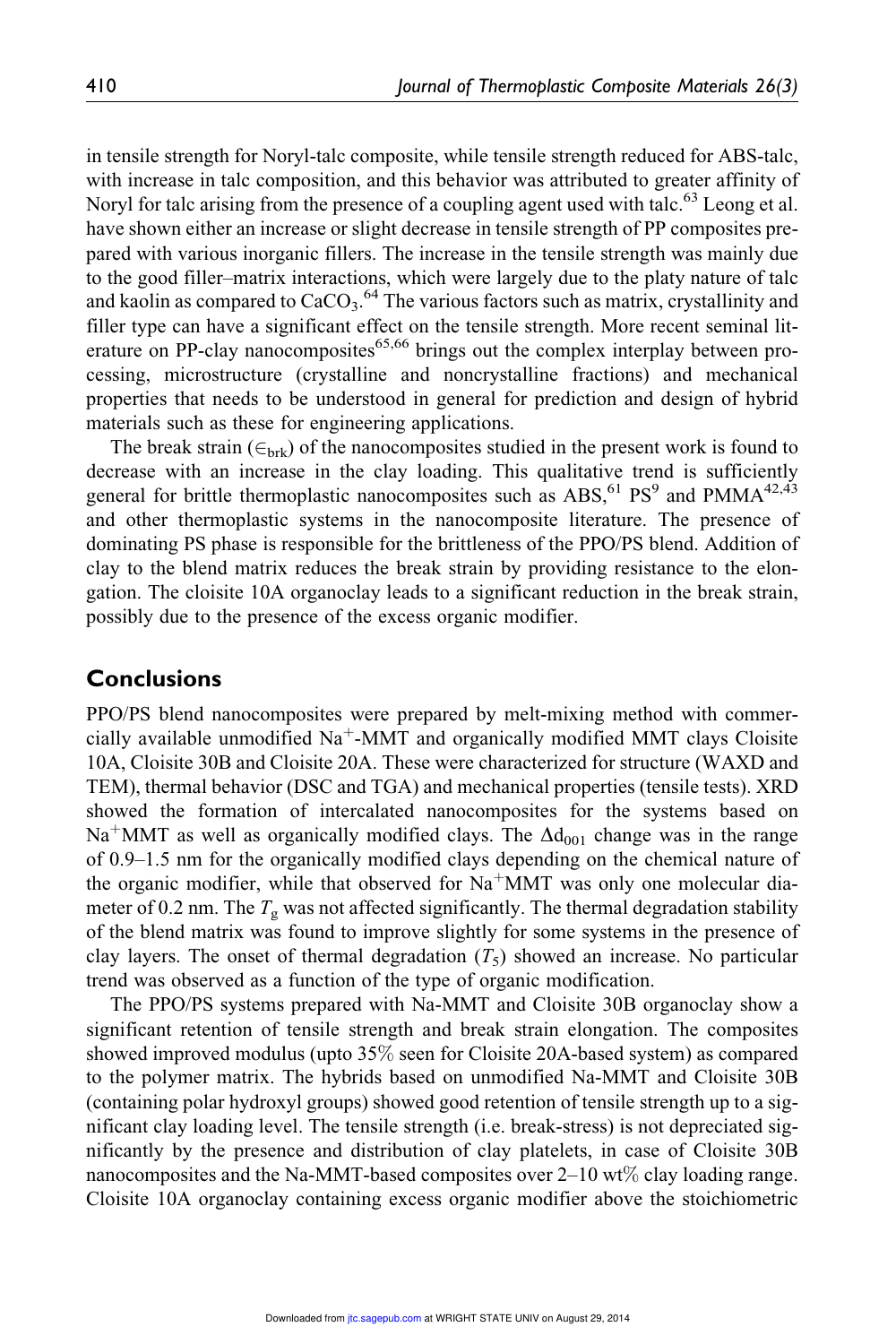ratio in the MMT leads to a greater reduction in the tensile strength and the break strain of the nanocomposite, despite providing a similar level of increase in the tensile modulus as compared to the other organoclays. The observed behavior of modulus, strength and elongational break strain (which gives some measure of ductility) is found to be useful from a practical standpoint.

### Acknowledgments

The authors thank the Council of Scientific and Industrial Research (CSIR), India, for providing a Graduate Senior Research Fellowship for unrestricted research (to RRT) and appreciate the availability of excellent experimental facilities in the Division of Polymer Science and Engineering and in the Center for Materials Characterization (CMC) at the National Chemical Laboratory, Pune; the authors also thank Southern Clay Products, Inc., Texas, and appreciate the provision of the clay samples.

### Funding

This research received no specific grant from any funding agency in the public, commercial, or not-for-profit sectors.

#### **References**

- 1. Alexandre M and Dubois P. Polymer-layered silicate nanocomposites: preparation, properties and uses of a new class of materials. Materials Science and Engineering: R: Reports 2000; 28  $(1-2): 1-63.$
- 2. Giannelis EP. Polymer layered silicates nanocomposites. Advanced Materials 1996; 8(1): 29–35.
- 3. Giannelis EP, Krishnamoorti R and Manias E. Polymer-silicate nanocomposites: Model systems for confined polymers and polymer Brushes. Advances in Polymer Science 1999; 138: 107–147.
- 4. LeBaron PC, Wang Z and Pinnavaia T.J. Polymer-layered Silicate Nanocomposites: an overview. Applied Clay Science, 1999; 15(1-2): 11–29.
- 5. Biswas M and Ray SS. Recent progress in synthesis and evaluation of polymer-montmorillonite nanocomposites. Advances in Polymer Science 2001; 155: 167–221.
- 6. Kojima Y, Usuki A, Kawasumi M, Okada A, Fukushima Y, Karauchi T and Kamigaito O. Synthesis of nylon 6-clay hybrid by montmorillonite intercalated with  $\varepsilon$ -caprolactam. *Journal* of Polymer Science Part A: Polymer Chemistry 1993; 31: 9838211;986.
- 7. Kumar S, Jog JP and Natarajan U. Preparation and characterization of poly(methyl methacrylate)–clay nanocomposites via melt intercalation: The effect of organoclay on the structure and thermal properties. Journal of Applied Polymer Science 2003; 89(5): 1186–1194.
- 8. Vaia RA and Giannelis EP. Polymer melt intercalation in organically-modified layered silicates: Model predictions and experiment. Macromolecules 1997; 30: 8000–8009.
- 9. Tanoue S, Utracki LA, Rejon A.R, Tatibouët J and Kamal MR. Melt compounding of different grades polystyrene with organoclay. Part 3: Mechanical properties. Polymer Engineering and Science 2005; 45: 827–837.
- 10. Fornes TD, Yoon PJ, Hunter DL, Keskkula H and Paul DR. Effect of organoclay structure on nylon 6 nanocomposite morphology and properties. Polymer 2002; 43: 5915–5933.
- 11. Yoon PJ, Hunter DL and Paul DR. Polycarbonate nanocomposites. Part 1. Effect of organoclay structure on morphology and properties. Polymer 2003; 44: 5323–5339.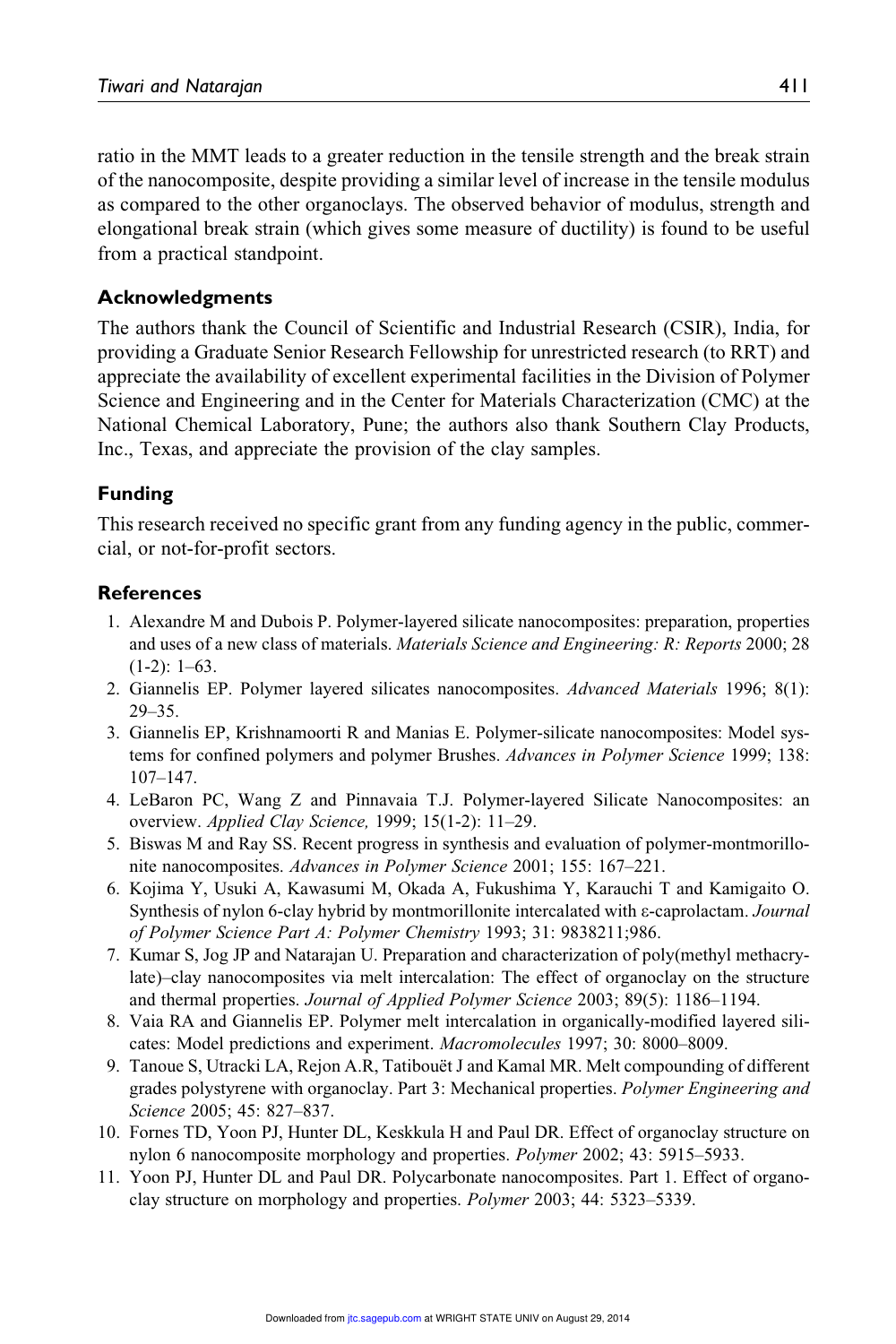- 12. Lim SK, Kim JW, Chin I, Kwon YK and Choi HJ. Montmorillonite nanocomposite with miscible polymer blend of poly(ethylene oxide) and poly(methyl methacrylate). Chemistry of Materials 2002; 14: 1989–1994.
- 13. Tjong SC, Meng YZ and Xu Y. Preparation and properties of polyamide 6/polypropylene–vermiculite nanocomposite/polyamide 6 alloys. Journal of Applied Polymer Science 2002; 86: 2330–2337.
- 14. Gelfer MY, Song HH, Liu L, Hsiao BS, Chu B, Rafailovich M, Si M and Zaitsev V. Effects of organoclays on morphology and thermal and rheological properties of polystyrene and poly( methyl methacrylate) blends. Journal of Polymer Science Part B: Polymer Physics 2003; 41: 44–54.
- 15. Moussaif N and Groeinckx G. Nanocomposites based on layered silicate and miscible PVDF/ PMMA blends: melt preparation, nanophase morphology and rheological behaviour. Polymer 2003; 44: 7899–7906.
- 16. Chow WS, Ishak M, Kocsis KJ, Apostolov AA and Ishiaku US. Compatibilizing effect of maleated polypropylene on the mechanical properties and morphology of injection molded polyamide 6/polypropylene/organoclay nanocomposites. Polymer 2003; 44: 7427–7440.
- 17. Mehrabzadeh M and Kamal MR. Melt Processing of PA-66/Clay HDPE/Clay and HDPE/PA-66/Clay, Polymer Engineering and Science. 2004; 44(5): 1152–1161.
- 18. Kim HB, Choi JS, Lee CH, Lim ST, Jhon MS and Choi HJ. Polymer blend/organoclay nanocomposite with poly(ethylene oxide) and poly(methyl methacrylate). European Polymer Journal 2005; 41: 679–685.
- 19. Ray SS, Pouliot S, Bousmina M and Utracki LA. Role of organically modified layered silicate as an active interfacial modifier in immiscible polystyrene/polypropylene blends. Polymer 2004; 45: 8403–8413.
- 20. Li Y and Shimizu H. Novel morphologies of poly(phenylene oxide) (PPO)/polyamide 6 (PA6) blend nanocomposites. Polymer 2004; 45: 7381–7388.
- 21. Lee CH, Kim HB, Lim ST, Choi HJ and Jhon MS. Biodegradable aliphatic polyester-poly (epichlorohydrin) blend/organoclay nanocomposites; synthesis and rheological characterization. Journal of Materials Science 2005; 40: 3981–3985.
- 22. Chow WS, Mohd. Ishak ZA, Ishiaku US, Karger KJ and Apostolov AA. The effect of organoclay on the mechanical properties and morphology of injection-molded polyamide 6/polypropylene nanocomposites. Journal of Applied Polymer Science 2004; 91: 175–189.
- 23. Yoo Y, Park C, Lee SG, Cho i.KY, Kim DS and Lee JH. Influence of addition of organoclays on morphologies in nylon 6/LLDPE blends. Macromolecular Chemistry and Physics 2005; 206: 878–884.
- 24. Chow WS, Mohd. Ishak ZA and Kocsis JK. Morphological and rheological properties of polyamide6/poly(propylene)/organoclay nanocomposites. Macromolecular Materials and Engineering 2005; 290: 122–127.
- 25. Li Y and Shimizu H. Co-continuous polyamide 6 (PA6)/acrylonitrile-butadiene-styrene (ABS) nanocomposites. Macromolecular Rapid Communications 2005; 26: 710–715.
- 26. Chow WS, Mohd. Ishak ZA and Kocsis JK. Atomic force microscopy study on blend morphology and clay dispersion in polyamide-6/polypropylene/organoclay systems. Journal of Polymer Science Part B: Polymer Physics 2005; 43: 1198–1204.
- 27. Gahleitner M, Kretzschmar B, Pospiech D, Ingolic E, Reichelt N and Bernreitner K. Morphology and mechanical properties of polypropylene/polyamide 6 nanocomposites prepared by a two-step melt-compounding process. Journal of Applied Polymer Science 2006; 100: 283–291.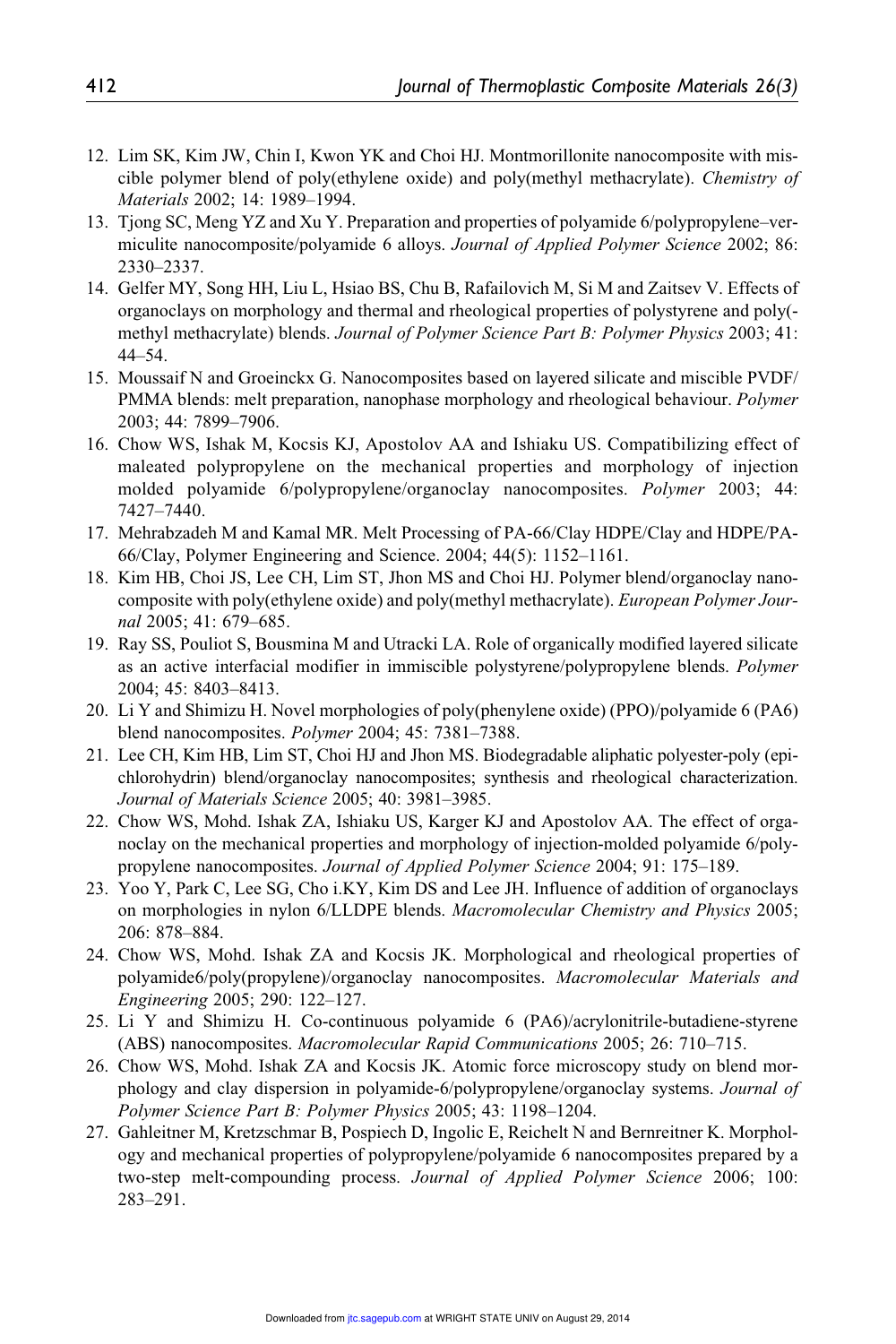- 28. Lee MH, Dan CH, Kim HJ, Cha J, Kim S, Hwang Y and Lee CH. Effect of clay on the morphology and properties of PMMA/poly(styrene-co-acrylonitrile)/clay nanocomposites prepared by melt mixing. Polymer 2006; 47: 4359–4369.
- 29. Kontopoulou M, Liu Y, Austin JR and Parent JS. The dynamics of montmorillonite clay dispersion and morphology development in immiscible ethylene–propylene rubber/polypropylene blends. Polymer 2007; 48: 4520–4528.
- 30. Vo LT and Giannelis EP. Compatibilizing poly(vinylidene fluoride)/nylon-6 blends with nanoclay. Macromolecules 2007; 40(23): 8271–8276.
- 31. Tiwari RR, Khilar KC and Natarajan U. New poly(phenylene oxide)/polystyrene blend nanocomposites with clay: Intercalation, thermal and mechanical properties. Journal of Applied Polymer Science 2008; 108: 1818–1828.
- 32. Kusmono Mohd, Ishak ZA, Chow WS, Takeichi T and Rochmadi. Compatibilizing effect of SEBS-g-MA on the mechanical properties of different types of OMMT filled polyamide 6/polypropylene nanocomposites. Composites Part A: Applied Science and Manufacturing 2008; 39: 1802–1814.
- 33. Martins CG, Larocca NM, Paul DR and Pessan LA. Nanocomposites formed from polypropylene/EVA blends. Polymer 2009; 50: 1743–1754.
- 34. Habi A, Djadoun S and Grohens Y. Morphology and thermal behavior of organo-bentonite clay/poly(styrene-co-methacrylic acid)/poly(isobutyl methacrylate-co-4-vinylpyridine) nanocomposites. Journal of Applied Polymer Science 2009; 114: 322–330.
- 35. Yang Q-Q, Guo Z-X and Yu J. The effect of organo-montmorillonite on the compatibility and properties of nylon 66/polypropylene blend. Journal of Applied Polymer Science 2010; 115: 3697–3704.
- 36. Filippone G, Dintcheva NTz, La Mantia FP and Acierno D. Selective localization of organoclay and effects on the morphology and mechanical properties of LDPE/PA11 blends with distributed and co-continuous morphology. Journal of Polymer SciencePart B: Polymer Physics 2010; 48: 600–609.
- 37. Brandrup J and Immergut EH. Polymer Handbook. 3rd ed., Wiley Interscience. New York. 1989.
- 38. Hammel R, Macknight WJ and Karasz FE. Structure and properties of the system: poly(2,6– dimethyl–phenylene oxide) isotactic polystyrene. Wide–angle x–ray studies. Journal of Applied Physics, 1975; 46: 4199–4203.
- 39. Runt JP. Polymer blends containing isotactic polystyrene: Thermal behavior of model systems. Macromolecules 1981; 14: 420–423.
- 40. Wellinghoff ST, Koenig JL and Baer E. Spectroscopic examination of chain conformation and bonding in poly(phenylene oxide)–polystyrene blends. Journal of Polymer Science Part B: Polymer Physics 1977; 15: 1913–1925.
- 41. Utracki LA. 1988. Commercial Polymer Blends. Chapman and Hall, London.
- 42. Tiwari RR and Natarajan U. Thermal and mechanical properties of melt processed intercalated poly(methyl methacrylate)–organoclay nanocomposites over a wide range of filler loading. Polymer International 2008; 57: 738–743.
- 43. Tiwari RR and Natarajan U. Influence of organic modification on mechanical properties of melt processed intercalated poly (methyl methacrylate)–organoclay nanocomposites. Journal of Applied Polymer Science 2007;105: 2433–2443.
- 44. Yasmin A, Abot JL and Daniel IM. Mechanical and thermoviscoelastic properties of epoxy/ clay nanocomposites. Materials Research Society Symposium Proceedings 2003; 740: 167–172.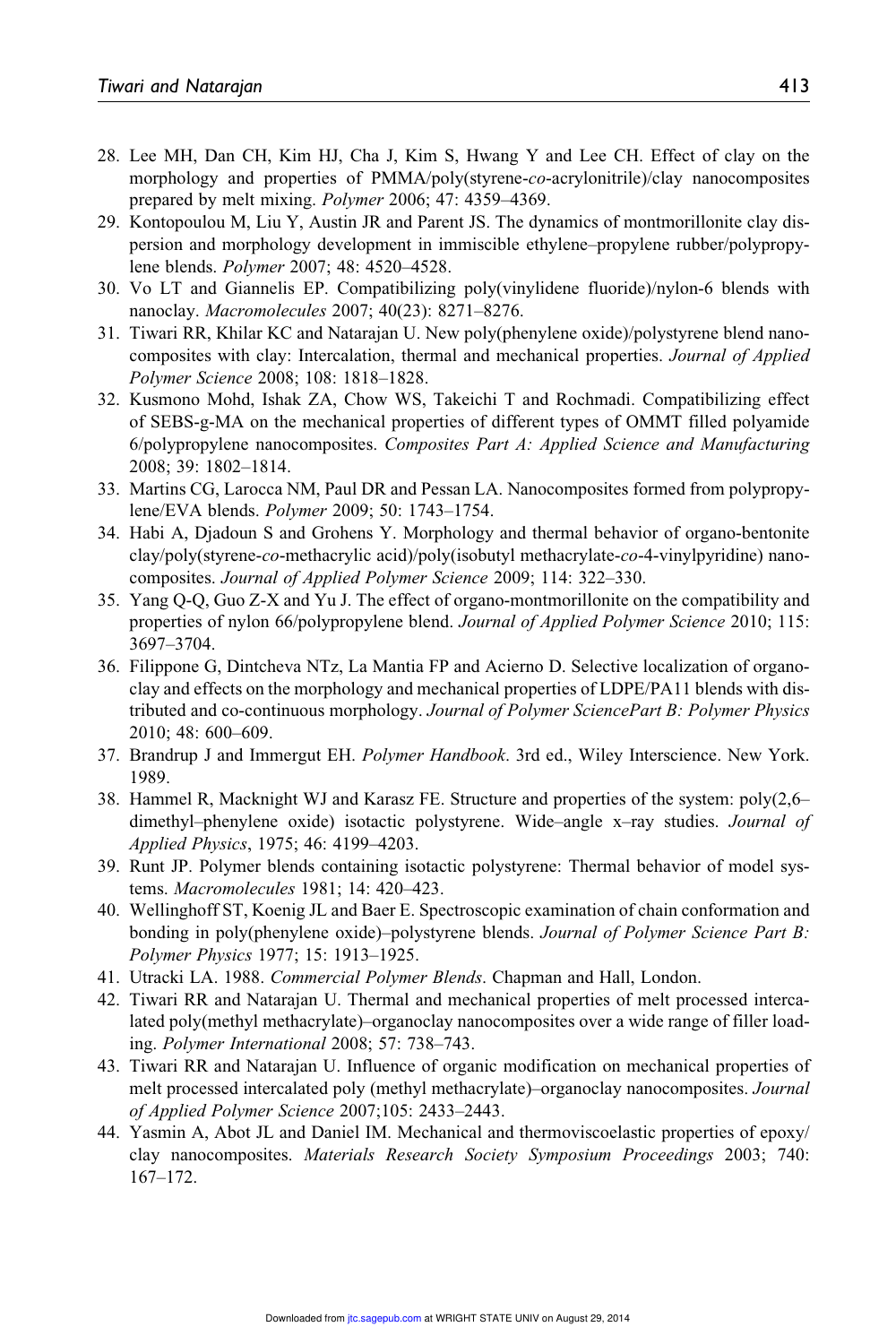- 45. Ratanarat K, Nithitanakul M, Martin DC and Magaraphan R. Polymer-silicate nanocomposites: Linear PEO and highly branched dendrimer for organic wastewater treatment. Reviews on Advanced Materials Science 2003; 5: 187–192.
- 46. Carrasco F and Page`s P. Thermogravimetric analysis of polystyrene: Influence of sample weight and heating rate on thermal and kinetic parameters. Journal of Applied Polymer Science 1996; 61: 187–197.
- 47. Wang D, Zhu J, Yao Q and Wilkie CA. A Comparison of Various Methods for the Preparation of Polystyrene and Poly(methyl methacrylate) Clay Nanocomposites. Chemistry of Materials 2002; 14: 3837–3843.
- 48. Doh JG and Cho I. Synthesis and properties of polystyrene-organoammonium montmorillonite hybrid. Polymer Bulletin 1998; 41: 511–518.
- 49. Tanoue S, Utracki LA, Rejon AG, TatibouŠt J, Cole KC and Kamal MR. Melt compounding of different grades of polystyrene with organoclay. Part 1: Compounding and characterization. Polymer Engineering and Science 2004; 44: 1046–1060.
- 50. Panek G, Schleidt S, Mao Q, Wolkenhauer M, Spiess HW and Jeschke G. Heterogeneity of the Surfactant Layer in Organically Modified Silicates and Polymer/Layered Silicate Composites. Macromolecules. 2006; 39(6): 2191–2200.
- 51. Garcia-Lopez D, Gobernado-Mitre I, Fernandez JF, Merino JC and Pastor JM. Influence of clay modification process in PA6-layered silicate nanocomposite properties. Polymer 2005; 46(8): 2758–2765.
- 52. Morgan AB and Harris JD. Effects of organoclay Soxhlet extraction on mechanical properties, flammability properties and organoclay dispersion of polypropylene nanocomposites. Polymer 2003; 44(8): 2313–2320.
- 53. Shah RK, Hunter DL and Paul DR. Nanocomposites from poly(ethylene-co-methacrylic acid) ionomers: Effect of surfactant structure on morphology and properties. Polymer 2005; 46(8): 2646–2662.
- 54. Mandalia T and Bergaya F. Organo clay mineral–melted polyolefin nanocomposites Effect of surfactant/CEC ratio. Journal of Physics and Chemistry of Solids 2006; 67(4): 836–845.
- 55. Vaia RA, Sauer BB, Tse OK and Giannelis EP. Relaxations of confined chains in polymer nanocomposites: Glass transition properties of poly(ethylene oxide) intercalated in montmorillonite. Journal of Polymer Science Part B: Polymer Physics 1997; 35: 59–67.
- 56. Li Y and Ishida H. A study of morphology and intercalation kinetics of polystyrene–organoclay nanocomposites. Macromolecules 2005; 38 (15). 6513–6519.
- 57. Jin HS and Chang JH. Polystyrene nanocomposites via In-situ intercalated free radical polymerization, Fibers and Polymers, 2007; 8: 451–455.
- 58. Zheng C and Lee LJ. Poly(methyl methacrylate) and Polystyrene/Clay Nanocomposites Prepared by in-Situ Polymerization. Macromolecules 2001; 34: 4098-4103.
- 59. Zhu J, Morgan AB, Lamelas FJ and Wilkie CA. Fire Properties of Polystyrene–Clay Nanocomposites. Chemistry of Materials 2001; 13: 3774–3780.
- 60. Stretz HA, Paul DR and Cassidy PE. Poly(styrene-co-acrylonitrile)/montmorillonite organoclay mixtures: a model system for ABS nanocomposites. Polymer 2005; 46: 3818–3830.
- 61. Stretz HA, Paul DR, Li R, Keskkula H and Cassidy PE. Intercalation and exfoliation relationships in melt-processed poly(styrene-co-acrylonitrile)/montmorillonite nanocomposites, Polymer 2005; 46(8): 2621–2637.
- 62. Tiwari RR and Natarajan U. Effect of blend composition and organoclay loading on the nanocomposite structure and properties of miscible poly(methyl methacrylate)/poly(styrene-coacrylonitrile) blends. Polymer Engineering and Science 2011; 51: 979–991.